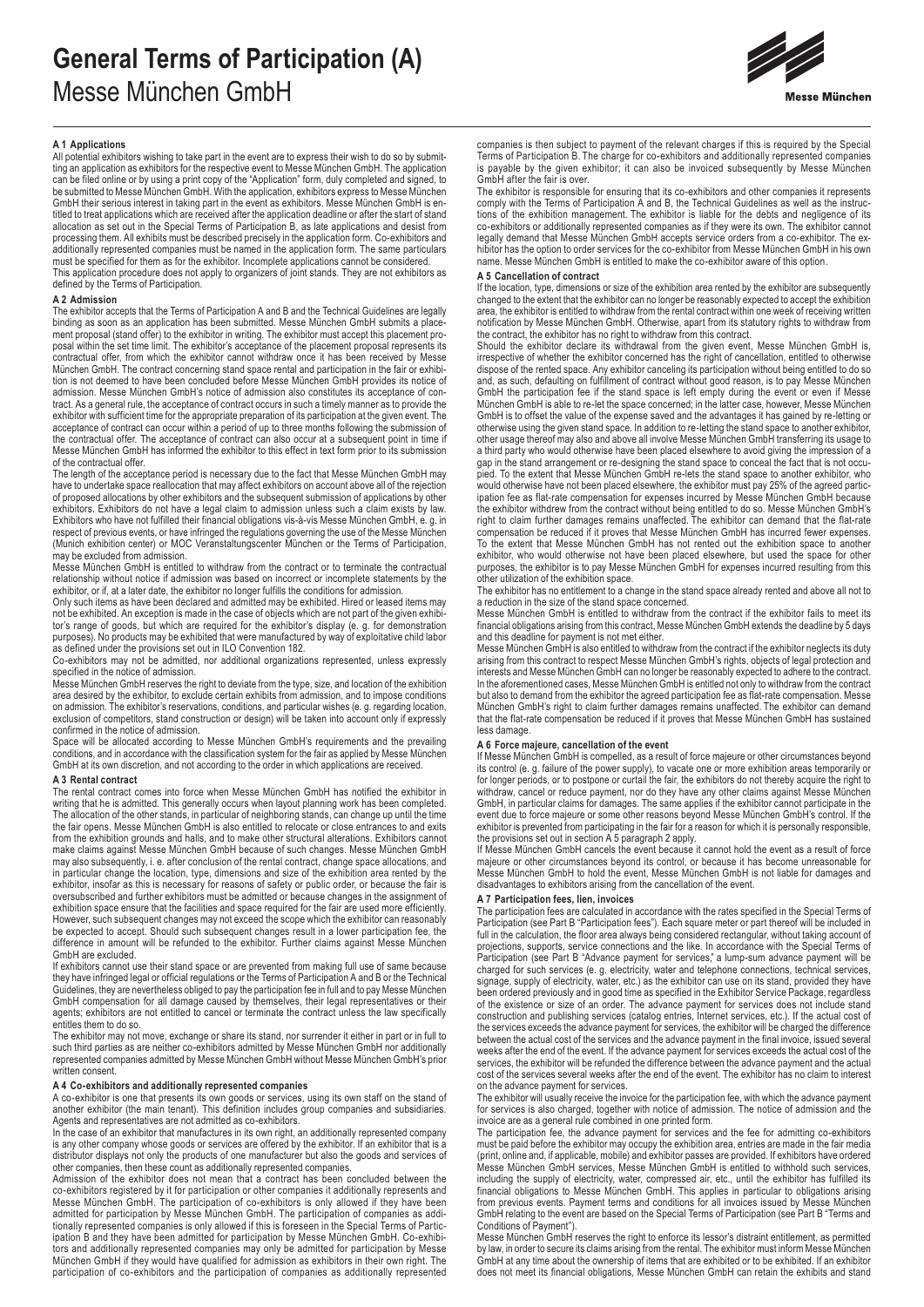fittings and, at the exhibitor's expense, sell them at public auction or privately. The legal provisions on the realization of the pledge are—as far as permitted by law—waived. Messe München GmbH does not accept liability for damage to exhibits and stand fittings retained under this clause, unless Messe München GmbH is guilty of intent or gross negligence.

Due to value-added tax legislation requirements, Messe München GmbH can only issue or read-dress invoices to an invoice recipient other than the exhibitor, if the recipient is Messe München GmbH's contractual partner concerning the services to be charged. If the exhibitor wants to designate the invoice recipient as the contractual partner of Messe München GmbH instead of<br>himself, he can request an appropriate form for this purpose at the e-mail address provided in the<br>application and return it to Me signature. Messe München GmbH is under no obligation to accept the different invoice recipient named by the exhibitor as its contractual partner. To the extent that Messe München GmbH has already rendered services to the exhibitor at the time of receipt of the request form, Messe

München GmbH will have to charge these services to the exhibitor. If Messe München GmbH issues an invoice with German VAT to an exhibitor with its registered head office based outside the Federal Republic of Germany and if Messe München GmbH could have issued this invoice without German VAT had the exhibitor provided Messe München GmbH with the necessary details in good time, Messe München GmbH is then entitled to demand payment of a charge of EUR 50 from the exhibitor if Messe München GmbH is at the exhibitor's request to replace the invoice issued with German VAT with one issued without German VAT.

Should the exhibitor wish to have an invoice re-issued because the name, legal form or address of the exhibitor has changed, the exhibitor is bound to pay Messe München GmbH a fee of EUR 50 for each invoice amendment unless the data included in the original invoice in respect of the name, legal form or address of the exhibitor was incorrect and Messe München GmbH was responsible for the incorrect data.

**A 8 Warranty** Complaints about any defects with regard to the stand or exhibition area are to be made in writing to Messe München GmbH immediately upon the exhibitor occupying the exhibition area, but by the last day of the stand set-up period at the latest, so that Messe München GmbH can remedy such defects. Later complaints cannot be considered and cannot give rise to claims against Messe München GmbH.

#### **A 9 Liability and insurance**

Messe München GmbH is liable for personal injury (damage arising from injury to life, body or health) caused by neglect of duty for which Messe München GmbH, its legal representatives or agents are<br>responsible, as well as for other damage caused by intentional or grossly negligent breach of duty<br>by Messe München GmbH, its for any damage caused by negligent breach of cardinal contractual duties by Messe München GmbH, its legal representatives or agents. Cardinal contractual duties are those duties the fulfillment of which enable the contract to be duly executed at all and in the compliance with which the other contracting party may generally trust. If cardinal contractual duties are breached, Messe München GmbH is liable only if the damage is typical damage and not consequential damage and then only up to 5 times the net participation fee, but no more than EUR 100,000 per claim. Messe München GmbH is under no circumstances liable for damage to or loss of goods brought to the trade fair by the exhibitor or stand fittings or furnishings. In this case, it is immaterial whether such damage or loss occurs before, during or after the fair. The same applies to vehicles left on the exhibition grounds by exhibitors, their employees or contractors appointed by them.

For its part, the exhibitor is liable for any culpable damage to persons or property caused by itself, its employees, contractors appointed by it or by its exhibits and exhibition facilities. Each exhibitor is obliged to take out such insurance offering adequate coverage with an insurance company licensed to operate in the European Union and to pay the premiums due (including insurance tax) in good time. The corresponding insurance coverage can also be applied for via the forms in the Exhibitor Service Package.

**A 10 Photography, filming, video recording, and sketching** Only persons authorized by Messe München GmbH and in possession of a valid pass issued by Messe München GmbH may film,photograph or make sketches or video recordings in the exhibi-tion halls or in the exhibition area located outdoors. Furthermore, Messe München GmbH may authorize the exhibitor to take professional photographs or film footage of his own stand, or to commission a photographer for the task. The permit includes access to the trade fair center for the<br>photo and/or film team outside official opening hours. During official opening hours, valid passes<br>for exhibitors are addi

For film/video and photo shoots which draw on technical facilities of Messe München GmbH that are not located on the exhibitor's stand, the presence of a Messe München GmbH representative is required. Any costs incurred as a result are payable by the exhibitor insofar as they are not paid for by the photographer. For photo and film work carried out during closing hours at night, an accompanying security guard must be appointed at the expense of the applicant and/or exhibitor concerned.

Under no circumstances may photographic or other images or recordings be made of other<br>exhibitors' stands. If this rule is infringed, Messe München GmbH can demand that the recorded<br>material be surrendered and take legal s

Messe München GmbH is entitled to have photographs, drawings, films and video recordings made of events at the fair, of stands and exhibits, and to use them for advertising or general press publications.

**A 11 Advertising** The execution of advertising activities outside the confines of the given stand is prohibited at the exhibition center unless the advertising activities concerned are ones for which the exhibitor has submitted an application for approval with Messe München GmbH subject to payment of a charge. The charge concerned is set out in the order documents for advertising space. Messe München GmbH is entitled to prohibit such advertising activities outside the confines of the given stand at the exhibition center as have not been approved with particular regard to persons carrying adver-tising in a prohibited manner. Messe München GmbH is entitled to expel such persons as are used for carrying advertising in a prohibited manner from the exhibition center and to confiscate and/or remove and/or destroy such advertising materials as are prohibited. Messe München GmbH is<br>further entitled to demand of the exhibitor executing advertising activities or having then executed<br>by third parties outside the co München GmbH's approval payment of flat-rate compensation amounting to twice the fee Messe<br>München GmbH would have received for granting approval. Messe München GmbH's right to<br>claim further damages remains unaffected. The tion be reduced if it proves that Messe München GmbH has incurred fewer expenses.

#### **A 12 Catering, deliveries to stands**

Any catering services provided on the stand are the responsibility of the given exhibitor. Any permit in accordance with section 12 of the German Restaurant Licensing Act (Gaststättengesetz) that may be required for the provision of food and beverages on the stand must be applied for with<br>the relevant city authorities at Kreisverwaltungsreferat München, Ruppertstr. 19, 80466 München,<br>Germany. All relevant statutory contractors with catering operations at the exhibition center to provide catering services on the given stand.

The supply of deliveries to exhibition stands particularly from sources located outside the exhibitioncenter is only possible to a limited extent. Messe München GmbH is entitled to restrict deliveries to stands to specific times only.

#### **A 13 Combating brand and product piracy**

Exhibitors are obliged to respect the property rights to which third parties are entitled. In cases where it is proved to exhibitors in a due manner that their exhibiting or offering of products or services and/or their promotional presentation or some other activity infringes the property rights to which a third party is entitled, the exhibitor undertakes in advance to remove the items concerned from the<br>stand. If an exhibitor has been prohibited from exhibiting or offering products or services and/or<br>promotionally presentin and the given exhibitor refuses to comply with the court decision to refrain from exhibiting or offering products or services and/or promotionally presenting same on its exhibition stand, Messe München GmbH is entitled to exclude the given exhibitor from the event concerned and/or future events providing the court decision has not been superseded by a decision passed subsequently by way of appeal proceedings. In such cases, no refund of the participation fee (in part or in full) is made. Messe München GmbH is not obliged to check the correctness of the court decision. Exclusion of the exhibitor affected by the court decision cannot be legally asserted. If the court decision, by way of which exclusion of the exhibitor has occurred, is superseded by a court decision passed subsequently by way of appeal proceedings, the exhibitor, who had been correctly excluded on the basis of the

previous court decision, is not entitled to claim compensation from Messe München GmbH. Insofar as an intellectual property panel is active at the fair with Messe München GmbH's approval, the panel members are entitled at all times to access a given exhibitor's stand and examine the exhibits displayed on the stand to determine whether the protected trademark rights, copyrights or competition rights of those persons lodging an appeal with the intellectual property panel are being violated.

#### **A 14 Exhibitor passes**

For the time during which the fair concerned is held, the exhibitor receives a number of free exhibitor passes as specified in the Special Terms of Participation. Any additional exhibitor passes requested are subject to a charge. All exhibitor passes are numbered and are not transferable. Exhibitor passes may not be given to unauthorized third parties, e. g. to persons or companies wishing to offer goods for sale or to render services at the exhibition center without corresponding authorization from Messe München GmbH. Exhibitor passes are issued only after payment of the participation fee, the advance service charge and the cost of admission for any co-exhibitors.

#### **A 15 Set-up, staffing and dismantling of stand**

The dates for stand set-up and dismantling as specified in the Special Terms of Participation must be strictly observed. Stands not occupied by the last day of the set-up period may be disposed of as Messe München GmbH sees fit.

Exhibitors admitted to the fair undertake to participate in the event. The stand must be properly<br>equipped and staffed by qualified personnel throughout the fair during the prescribed opening<br>hours. Particular attention sh exhibition opens. Exhibitors are not permitted to remove exhibition goods or dismantle their stands<br>before the fair closes. If they break this rule, Messe München GmbH is entitled to demand payment<br>of a penalty of EUR 500. The exhibitor can demand that the flat-rate compensation be reduced if it proves that Messe München GmbH has incurred fewer expenses.

Messe München GmbH is entitled to exclude from future fairs any exhibitor whose stand is staffed by insufficiently qualified personnel during the fair's opening hours, who exhibits an incomplete range of goods or goods not admitted to the trade fair, who vacates or clears its stand before the end of the fair, or who otherwise infringes the Terms of Participation, without prejudice to Messe München GmbH's right to cancel the contract in accordance with Section A 5 Cancellation of contract, and to claim for all costs thereby incurred.

#### **A 16 Verbal agreements**

All verbal agreements, individual permits and special regulations are valid only with Messe München GmbH's written confirmation.

#### **A 17 House and usage regulations**

Exhibitors must strictly observe the regulations governing the use of the exhibition center and its grounds (New Munich Trade Fair Center). Exhibitors are not permitted to spend the night in the halls or on the grounds. Exhibitors must treat the other participants at the event with respect, may not act contrary to public moral policy and may not misuse their participation at the event for ideological, political or other such purposes as have nothing to do with the event.

Messe München GmbH personnel members are entitled to access the stand of a given exhibitor by order of Messe München GmbH at any time.

#### **A 18 Period of limitation, exclusion period**

All the exhibitor's claims against Messe München GmbH arising from the stand rental and from all legal relationships in connection therewith lapse after a period of six months. This period of limitation

starts at the end of the month in which the closing date of the fair falls. Notwithstanding the regulations set out in section A 8, complaints in respect of invoices must be asserted in writing within an exclusion period of 14 days following receipt of the given invoice.

**A 19 Place of performance, applicable law** If the exhibitor is a trader, a legal person under public law or a special fund under public law, Munich is the agreed place of performance, for all financial obligations too. German law applies exclusively. **A 20 Jurisdiction**

If the exhibitor is a trader, a legal person under public law or a special fund under public law or has no general place of jurisdiction in the Federal Republic of Germany, Munich is the agreed place of jurisdiction. Messe München GmbH is also entitled, if it so wishes, to assert its claims against the exhibitor at the court in the place of jurisdiction in which the exhibitor's registered head office or branch office is located.

#### **A 21 Data protection**

In compliance with data protection legislation, the exhibitor's person-related data is processed and used for fulfilling the business purposes of Messe München GmbH as well as being forwarded to third parties in order to above all fulfill the purpose of the contract concerned.

#### **A 22 Severability clause**

Should the provisions set out in the Terms of Participation or Technical Guidelines be invalid or incomplete, the validity of the other provisions and that of the contract remains unaffected. In such cases, the contracting parties undertake to replace the invalid provision and/or fill the gap with a provision with which the contracting parties are most likely to achieve the economic purpose they pursue.

### **A 23 Value-added tax**

The charges set out in the General Terms of Participation, the Special Terms of Participation and Technical Guidelines are net amounts. Insofar as they are subject to German value-added tax in accordance with sales tax legislation, the fees concerned are charged plus German value-added tax at the rate valid at the given time.

### **A 24 Exhibition grounds**

The term "exhibition grounds" designates either the Messe München venue (Munich exhibition center) or the MOC Veranstaltungscenter München. The preceding provisions shall refer to that of the two venues at which the event is held.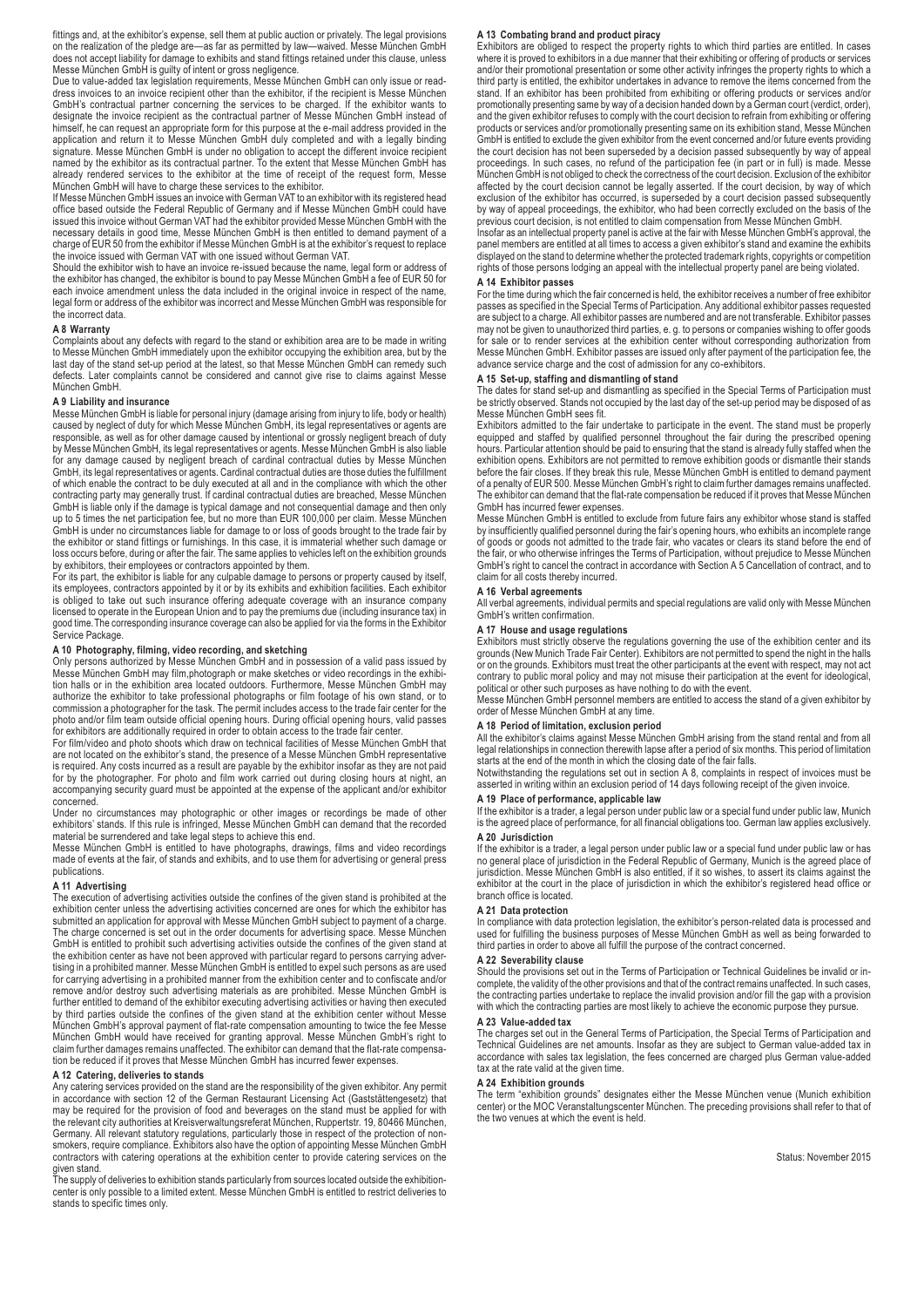# **Technical Guidelines** Messe München GmbH

## **List of contents**

| 1.<br>1.1.<br>1.2.<br>1.2.1.<br>1.2.2.                                           | <b>Preface</b><br>House rules<br><b>Opening hours</b><br>Stand construction and dismantling times<br>Duration of the event                                                                                                                                      |
|----------------------------------------------------------------------------------|-----------------------------------------------------------------------------------------------------------------------------------------------------------------------------------------------------------------------------------------------------------------|
| 2.                                                                               | Traffic within the trade fair center,                                                                                                                                                                                                                           |
| 2.1.<br>2.2.<br>2.2.1.<br>2.2.2.<br>2.3.<br>2.4.                                 | emergency routes, safety equipment<br>Road traffic regulations<br><b>Emergency routes</b><br>Fire service movement zones, fire hydrants<br>Emergency exits, escape hatches, hall aisles<br>Safety equipment<br><b>Stand numbering</b>                           |
| 2.5.                                                                             | Security                                                                                                                                                                                                                                                        |
| 2.6.<br>3.                                                                       | <b>Evacuation/Clearance</b><br>Technical data and features of the halls and<br>the outdoor exhibition area                                                                                                                                                      |
| 3.1.<br>3.1.1.<br>3.1.2.<br>3.1.3.<br>3.1.4.<br>3.1.5.<br>3.1.6.<br>3.2.<br>3.3. | Hall data<br>Normal lighting, type of current, voltage<br>Supply of compressed air, electricity, gas and water<br>Communications equipment<br>Sprinkler systems<br>Heating, ventilation<br>Faults<br><b>Outdoor exhibition area</b><br><b>Clearance heights</b> |
| 4.                                                                               | Regulations governing stand constructions                                                                                                                                                                                                                       |
| 4.1.                                                                             | <b>Stand construction safety</b>                                                                                                                                                                                                                                |
| 4.2.<br>4.2.1.                                                                   | <b>Stand construction approval</b><br>Stand structures subject to inspection and approval                                                                                                                                                                       |
| 4.2.2.                                                                           | Vehicles and containers                                                                                                                                                                                                                                         |
| 4.2.3.                                                                           | Removal of non-compliant stand structures                                                                                                                                                                                                                       |
| 4.2.4.                                                                           | <b>Extent of liability</b>                                                                                                                                                                                                                                      |
| 4.3.                                                                             | <b>Construction heights</b>                                                                                                                                                                                                                                     |
| 4.4.<br>4.4.1.                                                                   | Fire prevention<br>Fire prevention and safety regulations                                                                                                                                                                                                       |
| 4.4.1.1.                                                                         | Stand construction and decorative materials                                                                                                                                                                                                                     |
| 4.4.1.2.                                                                         | Motor vehicles as exhibits                                                                                                                                                                                                                                      |
| 4.4.1.3.                                                                         | Explosive substances, ammunition                                                                                                                                                                                                                                |
| 4.4.1.4.                                                                         | Pyrotechnics                                                                                                                                                                                                                                                    |
| 4.4.1.5.<br>4.4.1.6.                                                             | Use of balloons, airships and other flying objects<br>Smoke machines                                                                                                                                                                                            |
| 4.4.1.7.                                                                         | Ash containers, ashtrays                                                                                                                                                                                                                                        |
| 4.4.1.8.                                                                         | Containers for non-recyclable, recyclable and residual waste                                                                                                                                                                                                    |
| 4.4.1.9.                                                                         | Spray guns, nitro-cellulose paints, detergents, solvents                                                                                                                                                                                                        |
| 4.4.1.10.                                                                        | Abrasive cutting and working with naked flames                                                                                                                                                                                                                  |
| 4.4.1.11.<br>4.4.2.                                                              | Empty packaging/Storage of goods<br>Stand coverings                                                                                                                                                                                                             |
| 4.4.3.                                                                           | Glass and acrylic sheet                                                                                                                                                                                                                                         |
| 4.4.4.                                                                           | Rooms used by staff                                                                                                                                                                                                                                             |
| 4.5.                                                                             | Exits, escape routes, doors                                                                                                                                                                                                                                     |
| 4.5.1.<br>4.5.2.                                                                 | Exits, escape routes<br>Doors                                                                                                                                                                                                                                   |
| 4.6.                                                                             | Platforms, ladders, stairs, bridges                                                                                                                                                                                                                             |
| 4.7.                                                                             | <b>Stand design</b>                                                                                                                                                                                                                                             |
| 4.7.1.                                                                           | Appearance                                                                                                                                                                                                                                                      |
| 4.7.2.                                                                           | Checking stand size<br>Structural modifications to halls                                                                                                                                                                                                        |
| 4.7.3.<br>4.7.4.                                                                 | Hall floors                                                                                                                                                                                                                                                     |
| 4.7.5.                                                                           | Suspending items from the hall ceiling                                                                                                                                                                                                                          |
| 4.7.5.1.                                                                         | Provision of fixing points                                                                                                                                                                                                                                      |
| 4.7.5.2.                                                                         | Attaching items to the fixing points                                                                                                                                                                                                                            |
| 4.7.6.                                                                           | Stand perimeter walls                                                                                                                                                                                                                                           |
| 4.7.7.<br>4.7.8.                                                                 | Advertising materials/Presentations<br>Barrier-free design                                                                                                                                                                                                      |
| 4.8.                                                                             | Outdoor exhibition area                                                                                                                                                                                                                                         |
| 4.8.1.                                                                           | Checking stand size                                                                                                                                                                                                                                             |
| 4.8.2.                                                                           | Stand construction                                                                                                                                                                                                                                              |
| 4.8.3.<br>4.8.4.                                                                 | Dismantling<br>Use of vehicles with caterpillar tracks                                                                                                                                                                                                          |
| 4.8.5.                                                                           | Other regulations applicable in the outdoor exhibition area                                                                                                                                                                                                     |
| 4.9.                                                                             | Two-storey stand construction                                                                                                                                                                                                                                   |
| 4.9.1.<br>4.9.2.                                                                 | Application for planning permission<br>Height of stand structures, conditions applying to covered<br>stand areas, height of internal stand areas, minimum distances                                                                                             |

|       | stand areas, neight of internal s |
|-------|-----------------------------------|
| 1 Q 3 | Working loadell oad accumption    |

- 4.9.3. Working loads/Load assumptions<br>4.9.4. Escape routes/Stairways 4.9.4. Escape routes/Stairways
- 
- 4.9.5. Building materials
- 4.9.6. Upper storey
- **4.10. Dismantling stands**

| 5.                   | Operational safety, technical safety regulations,               |
|----------------------|-----------------------------------------------------------------|
|                      | other technical requirements and supply systems                 |
| 5.1.                 | <b>General regulations</b>                                      |
| 5.1.1.               | Damage                                                          |
| 5.2.                 | Use of machinery                                                |
| 5.3.                 | <b>Electrical installation</b>                                  |
| 5.3.1.               | Connections                                                     |
| 5.3.2.               | Stand installation                                              |
| 5.3.3.               | Installation and operating regulations                          |
| 5.3.4.               | Safety precautions                                              |
| 5.3.5.               | Safety lighting                                                 |
| 5.4.                 | Installation of water/wastewater facilities                     |
| 5.4.1.               | Connections                                                     |
| 5.4.2.               | Stand installation                                              |
| 5.5.                 | Installation of compressed-air facilities                       |
| 5.5.1.               | Connections                                                     |
| 5.5.2.               | Stand installation                                              |
| 5.5a                 | Gas installation                                                |
| 5.5a.1.              | Connections                                                     |
| 5.5a.2.              | Stand installation                                              |
| 5.5 <sub>b</sub>     | Information and communications services                         |
| 5.6.                 | Machinery, pressure containers and exhaust systems              |
| 5.6.1.               | Machine noise                                                   |
| 5.6.2.               | <b>Product Safety</b>                                           |
| 5.6.2.1.             | Safety devices                                                  |
| 5.6.2.2.             | Test procedures                                                 |
| 5.6.2.3.             | Operating ban                                                   |
| 5.6.3.               | Pressure containers                                             |
| 5.6.3.1.             | Acceptance certificates                                         |
| 5.6.3.2.<br>5.6.3.3. | Testing                                                         |
| 5.6.3.4.             | Rental equipment<br>Verification                                |
| 5.6.4.               |                                                                 |
| 5.6.5.               | Exhaust gases and vapors<br>Exhaust systems                     |
| 5.7.                 | Use of compressed gases, liquid gases and flammable liquids     |
| 5.7.1.               | Compressed gas                                                  |
| 5.7.2.               | Liquid gas                                                      |
| 5.7.3.               | Flammable liquids                                               |
| 5.8.                 | <b>Hazardous substances</b>                                     |
| 5.9.                 | Assembly rooms/Show areas                                       |
| 5.10.                | <b>Radiation protection</b>                                     |
| 5.10.1.              | Radioactive materials                                           |
| 5.10.2.              | X-ray equipment and spurious radiation equipment                |
| 5.10.3.              | Laser equipment                                                 |
| 5.10.4.              | High-frequency equipment, radio systems, electromagnetic fields |
| 5.11.                | Cranes, fork-lift trucks, exhibition goods, packaging,          |
|                      | goods consignments                                              |
| 5.12.                | <b>Musical reproduction</b>                                     |
| 5.13.                | <b>Beverage dispensing systems</b>                              |
| 5.14.                | <b>Food supervision</b>                                         |
| 5.15.                | Disturbance due to exhibition goods                             |
| 6.                   | <b>Environmental protection</b>                                 |
| 6.1.                 | Waste management                                                |
| 6.1.1.               | Waste disposal                                                  |
| 6.1.2.               | Hazardous waste                                                 |
| 6.1.3.               | Waste brought to the trade fair center                          |
| 6.1.4.               | Waste disposal fees                                             |
| 6.2.                 | Water, wastewater, ground protection                            |
| 6.2.1.               | Oil/Grease separators                                           |
| 6.2.2.               | Cleaning/Detergents                                             |
| 6.3.                 | <b>Environmental damage</b>                                     |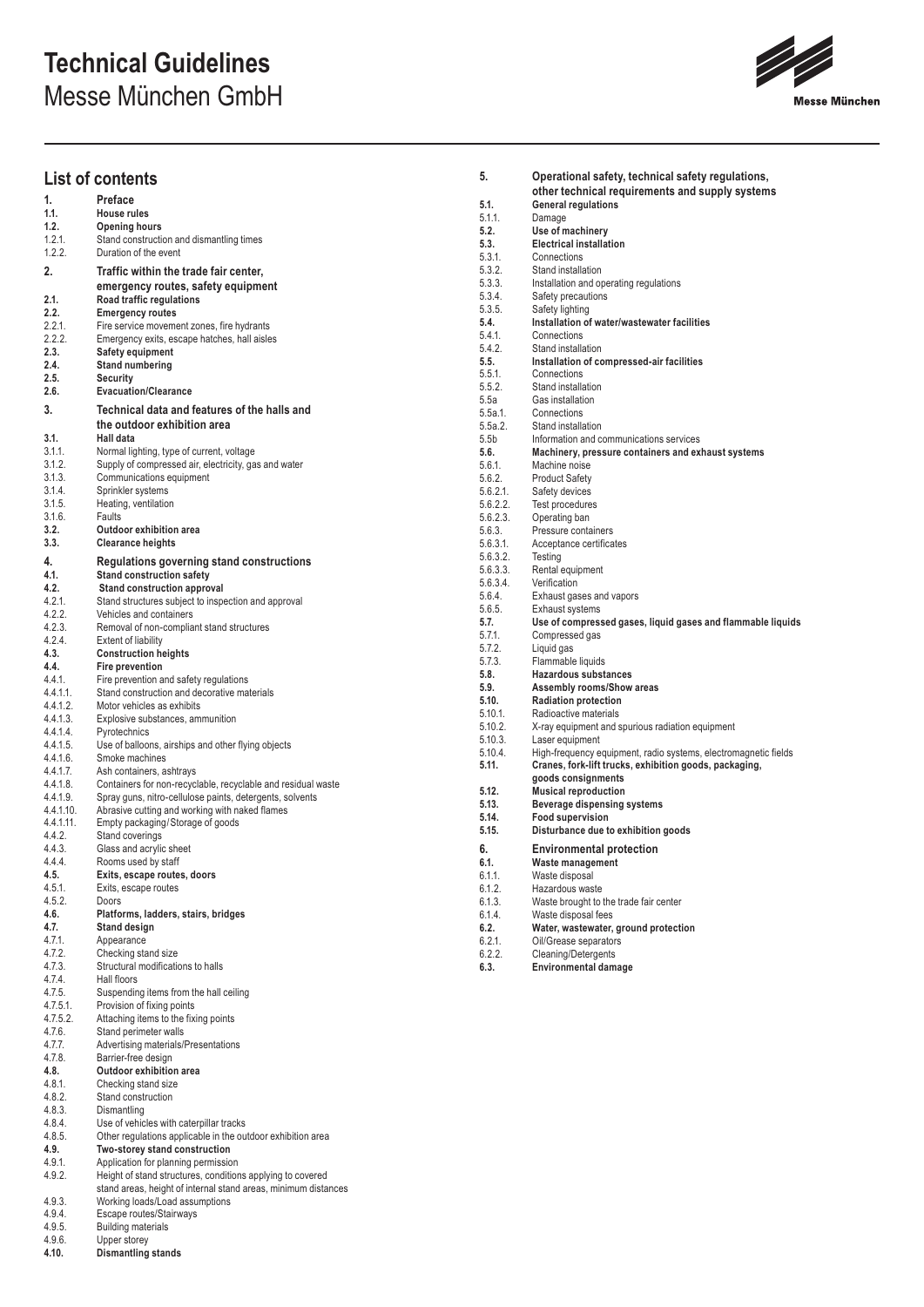#### **1. Preface**

Messe München GmbH has issued guidelines for the fairs and other events it holds with the aim of providing all exhibitors/organizers with optimum conditions for presenting their exhibits and addressing their visitors and other interested parties.

The Technical Guidelines are a constituent part of the contracts Messe München GmbH concludes with its exhibitors, organizers, service companies, stand-building companies and other service providers. These exhibitors, organizers, service companies and other service providers undertake to ensure that all their contractual partners, who are active or merely present at the trade fair center, comply with these Technical Guidelines. Messe München GmbH is entitled to demand that all persons active or merely present at the trade fair center comply with the Technical Guidelines. As far as fairs, exhibitions and other events run by an organizer other than Messe München GmbH are concerned, the given organizer is, alongside Messe München GmbH, entitled and obliged to demand of his customers and their contractual partners that they comply with the Technical Guidelines.

At the same time, these Technical Guidelines include safety regulations intended to guarantee optimum technical and design safety at the event in the interests of exhibitors and visitors alike.

The regulations applicable to fire prevention, construction and other safety precautions have been agreed with the relevant offices of the Munich Department of Works in their function as the local authority responsible for construction and technical acceptance in respect of fairs and exhibitions.

Messe München GmbH reserves the right to check compliance with these regulations and to take appropriate action should they be violated. The relevant statutory regulations applying at the given time must also be observed.

For safety and stand construction purposes, Messe München GmbH is entitled to impose requirements above and beyond those stipulated in these Technical Guidelines.

The Order Forms for Exhibitor Services will be available in good time. The order forms are to be completed and returned in accordance with the deadlines set out in the Order Forms for Exhibitor Services. Depending on the fair or event concerned, orders can in some cases be placed electronically via the Internet-based online ordering system.

Orders only become valid if they are accepted. Acceptance may be given tacitly, i. e. by means of provision of the service ordered. Exhibitors are not entitled to acceptance of their orders unless the law gives rise to such an entitlement. Acceptance of an order can be refused, particularly in cases where the exhibitor/organizer concerned has not fulfilled his financial obligations vis-à-vis Messe München GmbH, e. g. those outstanding from previous events. In addition, Messe München GmbH reserves the right to charge a supplement on the stand fees in accordance with the details shown in the Order Forms for Exhibitor Services for any orders received after the deadline.

After stand space has been allocated, circulars will be sent to the exhibitors informing them of further details concerning the preparation and organization of the fair.

These Technical Guidelines have been agreed by: Deutsche Messe AG Hannover

Koelnmesse GmbH

Leipziger Messe GmbH

Messe Berlin GmbH

Messe Düsseldorf GmbH

Messe Frankfurt GmbH

Messe München GmbH

Messe Nürnberg GmbH in order to formulate them with a common structure.

Moreover, Messe München GmbH reserves the right to make any changes it deems necessary. The

#### German text is binding. **1.1. House rules**

The trade fair center is private property. The owner is Messe München GmbH, Messegelände, 81823 Munich, Germany, Tel. +49 (0)89 949-01. Messe München GmbH and the respective organizer exercise domiciliary rights.

The house and usage rules apply to all persons entering Messe München GmbH's private grounds. The rules are clearly posted at the access points to the trade fair center.

#### **1.2. Opening hours**

#### **1.2.1. Stand set-up and dismantling times**

During the general stand set-up and dismantling periods, work can as a general rule be done in the halls and outdoor exhibition area between 8:00 and 22:00 insofar as no other times have been specified for the given fair.

On the last day of the set-up period, constructional work is to be completed by 18:00. Aisle areas adjacent to the stand are to be kept clear from 18:00 on the last stand-set-up day.

For general safety reasons, the halls and the exhibition grounds are closed outside these times. An extension to these times is only possible in exceptional circumstances and requires the written consent of Messe München GmbH's Technical Exhibition Services Division.

#### **1.2.2. Duration of the event**

During the period of the actual event, the halls are opened one hour prior to the official opening time and closed one hour after the official closing time. Messe München GmbH reserves the right to impose special arrangements in this respect. Exhibitors who need to work on their stands outside these times due to exceptional circumstances require the written consent of Messe München GmbH's Technical Exhibition Services Division.

#### **2. Traffic within the trade fair center, emergency routes, safety equipment**

#### **2.1. Road traffic regulations**

The driving of any vehicle within the trade fair center is at the driver's own risk and only allowed with a special permit, valid entry authorization or valid parking pass. During the event, the driving or parking of any vehicle within the trade fair center is strictly prohibited. Messe München GmbH can however make exceptions and issue appropriate parking or entry permits. Messe München GmbH is entitled to raise a charge for the issue of parking or entry permits.

The parking or entry permit is to be placed behind the windscreen of the given vehicle so that it is clearly visible. The regulations arising from the use of parking or entry permits require strict compliance. Parking or entry permits are to be returned at any time at the request of the Messe München GmbH staff deployed for traffic control purposes or of the security personnel. Parking and/or entry permits are only valid for the vehicle for which they have been issued.

Messe München GmbH is entitled to ask for a deposit in return for entry into the trade fair center and to limit the maximum length of stay. The deposit paid is forfeited if the maximum length of stay is exceeded. This ruling applies during the stand construction and dismantling periods as well as in cases where Messe München GmbH has allowed the trade fair center to be accessed during the period of the actual event.

The German Road Traffic Regulations apply throughout the entire trade fair center and the exhibition car parks. A maximum speed limit of 20 km/h applies within the exhibition grounds. Inside the halls, vehicles may only be driven at walking pace; this ruling also applies to the rest of the trade fair center during the period of the actual event. Vehicles may only enter the halls for the purposes of loading and unloading. Care must be taken to ensure that no existing supply connections and other technical infrastructure items are damaged. The stipulated load-bearing capacity of the hall floors must be noted and complied with, as must the height and width of the gates. Engines should be switched off during loading and unloading. The parking of vehicles in the halls is strictly prohibited. Messe München GmbH reserves the right to deny motorized access to the halls for reasons it considers justified.

Pedestrians are to be given maximum consideration. No vehicles are allowed to access paths or green areas that have been cordoned off.

Mobile homes and caravans may not be brought on to the trade fair center for accommodation purposes. Areas Messe München GmbH designates as camping sites for a specific event are excluded from this ruling.

Vehicles are not allowed to stop under any circumstances throughout the entire trade fair center except in those areas designated accordingly. Messe München GmbH reserves the right to remove at the expense and risk of the person responsible, driver or owner any vehicles, trailers, containers, skips or full/empty packaging left in no-stopping zones or otherwise illegally parked.

Additionally, the provisions and access regulations set out in the forms for exhibitor services relevant to the given event ("Important Notes") apply, as do those stipulated in the "Exhibitors' Traffic Information" that is distributed in good time prior to the event.

Particularly for the purposes of ensuring the smooth flow of traffic during the stand set-up and dismantling periods as well as during the actual event, the measures implemented by Messe München GmbH for traffic order and control purposes including instructions issued by any traffic control staff on site require strict compliance. Messe München GmbH reserves the right to regulate above all the access of the exhibitors and/or their stand construction companies and other contractors to the individual stands. In connection with fairs and exhibitions, it is advisable to make use of the full period allowed for stand construction as experience has shown the trade fair center to be excessively full on the last two stand construction days. No claims may be asserted against Messe München GmbH if delays are incurred by exhibitors, their stand construction companies or other contractors due to the trade fair center being overcrowded or to measures implemented by Messe München GmbH to control traffic within the trade fair center and/or access to the stands.

#### **2.2. Emergency routes**

#### **2.2.1. Fire service movement zones, fire hydrants**

Access to fire service movement zones, emergency rescue routes and safety zones designated accordingly may not be restricted at any time. Particularly during the stand construction and dismantling periods, access may not be restricted by parked vehicles, stored exhibition goods, construction or packaging materials, etc. blocking the way.

Vehicles and objects parked on or blocking fire service movement zones, emergency rescue routes or safety zones can be removed at the expense of the person responsible. In so doing, Messe München GmbH is only liable for such damage to property as is incurred due to wilful or gross negligent behaviour. Hydrants in the halls and outdoor exhibition area may neither be obstructed nor made unrecognisable or inaccessible.

#### **2.2.2. Emergency exits, escape hatches, hall aisles**

All hall exits and aisles designated as such in the hall plans are to be kept clear over their full width. They serve as escape routes in emergencies and may therefore never be obstructed by objects left in the way or protruding. Doors along emergency escape and rescue routes must be easy to open from the inside and to their full width. Exit doors, emergency escape hatches and signs indicating their position may not be obstructed, built over, blocked, covered or made unrecognizable or inaccessible in any other way. Information stands, tables and other furnishings may only be located near entrances, exits and access to stairways if sufficient room is left between them.

Hall aisles designated as such may not be built over or obstructed in any way whatsoever. This also applies in cases where Messe München GmbH has allowed exhibitors to incorporate space from the aisles into their stand design. These areas must be visually designed in such way that they are recognizable as areas belonging to hall aisles.

Materials required for stand-building purposes or exhibits delivered for immediate set-up on the stand may be deposited in hall aisles briefly providing the minimum aisle widths required for safety reasons are observed and logistical needs given due consideration.

This is considered to be the case if a strip along the stand perimeter to the hall aisle with a maximum width of 0.90 m is used for depositing the items concerned. On the main aisles (connecting aisle between two opposing hall gates) a passage with a minimum width of 2 m must be kept clear. Areas in front of emergency exits and the hall aisle intersections must be kept clear across their full width at all times. Hall aisles may not be used for setting up assembly areas or erecting machines (e. g. woodworking machines, work benches).

Messe München GmbH may moreover demand the immediate clearance of hall aisles for logistical reasons.

### **2.3. Safety equipment**

Sprinkler systems, fire alarms, fire extinguishing equipment, smoke detectors, closure devices for the hall entrances and other safety facilities, the signs indicating their position and the green emergency exit signs must be accessible and visible at all times; they may not be obstructed or blocked.

### **2.4. Stand numbering**

All stands are equipped with number signs by the given organizer which may only be removed with the prior consent of the organizer.

#### **2.5. Security**

Messe München GmbH and/or the security company commissioned by it to supervise the trade fair center is/are responsible for security at the entrances and in the halls. Messe München GmbH offers no guarantee that the trade fair center will be secured and monitored continuously. Messe München GmbH is authorized to implement any measures it deems necessary for securing and monitoring purposes.

.<br>The security of stands, the items on display and any other objects located on the stands is not the responsibility of Messe München GmbH. Exhibitors are responsible for the security of their own stands and should organize it themselves as they see fit. However, only security guards from the company commissioned by Messe München GmbH to secure the trade fair center may be employed. Exhibitors' attention is drawn explicitly to the fact that stand exhibits and other items on the stand are particularly at risk during the stand construction and dismantling periods. Items of value and/or those that can be easily removed should always be locked away at night.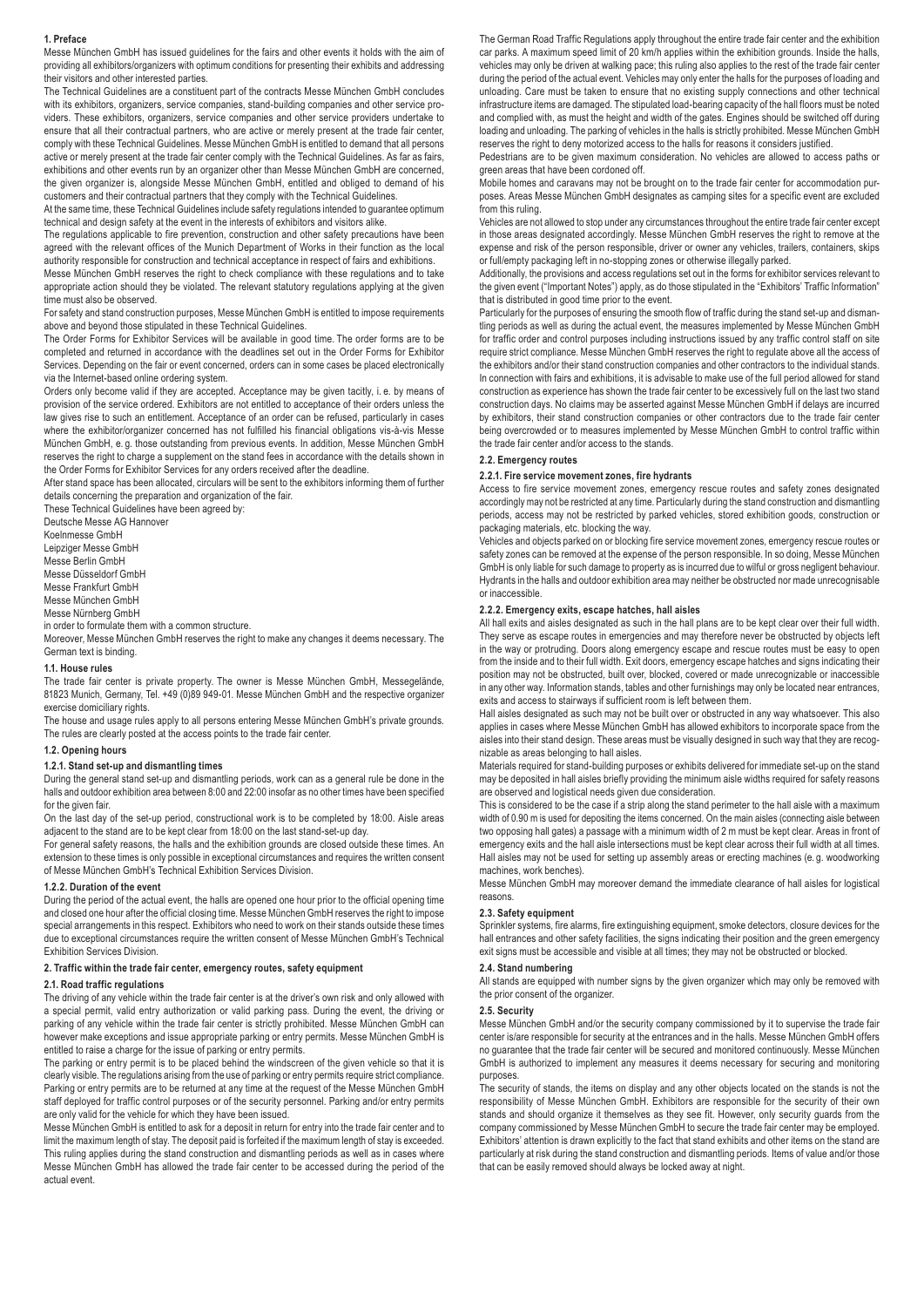#### **2.6. Evacuation/Clearance**

Messe München GmbH is entitled to order rooms, buildings halls and/or outdoor exhibition areas halls to be closed and evacuated for safety and above all regulatory compliance reasons. The exhibitor has to inform his employees of this procedure. He must draw up his own evacuation plans and make them known should this be required by law or ordered by the relevant authorities or Messe München GmbH. As and when required, he is responsible for ensuring that his stand is evacuated.

**3. Technical data and features of the halls and the outdoor exhibition area**

#### **3.1. Hall data**

The halls offer the following gross exhibition areas: A1–A6, B1–B6 approx. 11,000 m² C1–C4 approx. 10,000 m²

B0 approx. 3,500 m²

### Hall entrance dimensions

The halls can all be accessed by vehicles (apart from Hall B0) and each has at least 6 entrances measuring 4.50 m x 4.50 m. Hall B0 has one entrance measuring 12.50 m x 4 m.

#### Heights of halls

None of the halls (apart from Hall B0 in the ICM and the northern front ends of Halls C1–C4) have supporting pillars. They are all equipped with sprinkler systems.

The clearance height of the walls running along the length of the halls between the entrances measures approx. 5.70 m (in the case of the B6 high hall approx. 7.80 m).

The clearance height at the sides of the halls measures approx. 10.75 m (in the case of the B6 high hall approx. 15.25 m).

The hall height in central areas measures approx. 11.50 m (in the case of the B6 high hall approx. 16 m). The height clearance of Hall B0 measures 4 m at the sides and 4.20 m in central areas. The height clearance of the northern front ends of Halls C1–C4 measures approx. 4.50 m.

Suspension points are available in all halls. The maximum perpendicular load per suspension point is 100 kg (1 kN).

#### Load-bearing capacity of the hall floors

The hall floors are made of mastic asphalt. The maximum permissible distributed load on the floors in all halls is 5 t/m<sup>2</sup> (50 kN/m<sup>2</sup>). A total truck weight of up to 60 t (600 kN) is allowed. The maximum permissible fork-lift load is 14 t (140 kN). The permissible point load on a floor area of 30 cm x 30 cm (spacing of approx. 1.50 m) is 5 t (50 kN; floor pressure 500 kN/m²)—this does not apply however to utility duct covers.

Hall B0 has parquet flooring. The maximum permissible load-bearing capacity of the floor must be tested on a case-by-case basis.

Kindly contact Messe München GmbH's Technical Exhibition Services Division for details concerning the entrance buildings (floor load-bearing capacity max. 1 t/m<sup>2</sup> (10 kN/m<sup>2</sup>) on the ground floor).

#### **3.1.1. Normal lighting, type of current, voltage**

The normal lighting in the halls is provided by Messe München GmbH. The normal artificial lighting in the halls during the actual fair is approx. 50 lux/m² measured 1 m above the floor.

Each hall is lit by daylight and artificial light.

Type of current and voltage available at the trade fair center:

Mains type: TN-S System

230 volt (±10%)/50 Hz alternating current 3 x 400 volt (±10%)/50 Hz three-phase current

## **3.1.2. Supply of compressed air, electricity, gas and water**

Compressed air, electricity, gas and water are supplied to the stands in the halls via the utility ducts located approx. every 5 m in the hall floor (approx. 4.50 m in the case of Halls C1–C4 and approx. 4.85 m in the case of Hall B0); no gas supply is available in Hall B0. The utility duct covers measure approx. 43 cm x 43 cm (the utility duct is approx. 35 cm wide).

Hall C1 is equipped with two further utility ducts running the length of the hall.

Electricity supply 200 W/m² Connection for water DN 25/min. 3.50 bar

Wastewater DN 100

Connection for sprinklers 50 DN, available in every second duct

Connection for compressed air DN 50/min. 10 bar, available in every second duct

Connection for gas DN 25/20 mbar

### **3.1.3. Communications equipment**

Stand telephone, fax, data and antenna connections are available via connection points located in the hall floor. RJ 45 is the connection system used or, in the case of fibre optic connections, E 2000.

#### **3.1.4. Sprinkler systems**

The halls are equipped with sprinkler systems. Every second utility duct is fitted with a main sprinkler connection via which the stands can be supplied. (See Item 4.4.2. or 4.9.2. for information on sprinkler systems for covered stands)

#### **3.1.5. Heating, ventilation**

Messe München GmbH provides for the general heating and ventilation of the halls. All the halls are partially air-conditioned.

#### **3.1.6. Faults**

Any fault occurring in supply (in respect of e. g. electricity, water, compressed air, heating, ventilation, communications, etc.) must be reported immediately to the Technical Exhibition Services Division. Messe München GmbH is not liable for any damage occurring as a result of faults due to fluctuations in supply or a force majeure or if the supply is interrupted on the instructions of the Municipal Fire Service or of the suppliers of the service concerned (electricity, water, energy).

### **3.2. Outdoor exhibition area**

Outdoor exhibition areas F5–F8 approx. 103,000 m².

Special outdoor exhibition areas F9–13 approx. 150,000 m².

Surface of exhibition area: seeded gravel bed (grassed-over gravel-humus mixture, stony in parts) Road surface: asphalt

Width of access roads: 8 m or 12 m

Permissible load-bearing capacity: 50 t/m² (500 kN/m²) except for railway track area for which a lower load-bearing capacity applies. Details available from Messe München GmbH's Technical Exhibition Services Division.

Lighting: 30 lux/m<sup>2</sup>

Outdoor exhibition areas N5–N10: approx. 115,000 m² Max. ground load-bearing capacity: 20 t/m<sup>2</sup> (200 kN/m<sup>2</sup>)

Stand electricity and water/wastewater connections are available via connection points located in the ground.

Connection for water: DN 40/min. 3.50 bar Wastewater: max. DN 100

Electricity supply: 50 W/m²

Stand telephone, fax, data and antenna connections in the outdoor exhibition area are available via connection points located in the ground. RJ 45 is the connection system used or, in the case of fibre optic connections, E 2000.

#### **3.3. Clearance heights**

The clearance height of the entrances to the loading areas is approx. 5 m. The East Connecting Tunnel has a clearance height of 4.30 m and the West Connecting Tunnel one of 4.50 m.

**4. General stand construction regulations**

**4.1. Stand construction safety**

Exhibition stands including equipment and exhibits as well as advertising hoardings must be securely erected such that they do not constitute a risk to public safety and order, above all in respect of human life and health.

The given exhibitor is responsible for the structural safety of the stand concerned and may be required to provide proof of same.

Messe München GmbH reserves the right to inspect stand structures, exhibits, advertising hoardings, etc. or have them inspected by an independent expert in terms of their stability and traffic safety to the extent that justified doubt exists as to their guaranteed stability and traffic safety even if the items concerned have received prior approval.

Upright structural elements or special constructions (e. g. freestanding walls, tall exhibits, tall decorative elements), that may fall over, must be able to withstand the following horizontally impacting equivalent distributed load qh:

qh1 = 0.125 kN/m² up to 4 m height from upper edge of floor;

qh2 = 0.063 kN/m² for all surfaces above 4 m in height from upper edge of floor.

The reference surface in such cases is the surface potentially exposed. The verification documentation drawn up for this purpose is to be provided at the request of Messe München GmbH.

Stand structures in the outdoor exhibition area should be appropriately designed to withstand wind loads and, if applicable, snow loads. (See Item 4.6. for load assumptions for platforms and Item 4.9.3. for load assumptions for two-storey stands).

Stand structures cannot be supported by securing them to the hall roof. (See Item 4.7.5.2. for details of attaching objects to fixing points).

#### **4.2. Stand construction approval**

Insofar as the Technical Guidelines have been adhered to with regard to the design and construction of the stand, there is no need to submit drawings for the approval of single-storey stands, providing their floor space does not exceed 100 m<sup>2</sup> and they are not higher than 3 m. On request, Messe München GmbH offers exhibitors the option of checking their stand design plans which are to be submitted in duplicate. All other types of stand (above all those with floor space in excess of 100 m² or higher than 3 m, multistorey stands (see Item 4.9.), mobile stands) require approval (as do stands with bridges, stairs, cantilever roofs, galleries, sloping walls, etc.) and structures for outdoor exhibition areas (see Item 4.8.). Dimensioned layout, elevation view and sectional drawings are to be submitted to the Technical Exhibition Services Division for approval. Escape and rescue routes are to be shown in a separate plan. To the extent that 200 or more seats need to be arranged, the total number of seats and the escape/ rescue routes must be shown in a separate plan (seating plan scale 1:200) to be submitted to Messe München GmbH in triplicate, whereby the width of the escape/rescue routes is to be based on the maximum number of persons the room can accommodate and sized accordingly (see also Item 5.9.). A copy of the plan approved for the given usage should be displayed in a clearly visible location near the main entrance to the assembly room concerned.

### **4.2.1. Stand structures subject to inspection and approval**

All organizers, exhibitors, tenants, service partners or other service providers are obliged to check whether the temporary structures they are planning to build either in the halls or in the outdoor exhibition area require approval. If in doubt, you should contact Messe München GmbH's Technical Exhibition Services Division.

#### Stand space in the halls

To-scale drawings for single-storey stands with floor space in excess of 100 m² or higher than 3 m must be submitted for approval to Messe München GmbH's Technical Exhibition Services Division in duplicate (ground plan and elevation sketches to a scale of at least 1:100) by the deadline specified in the Order Forms for Exhibitor Services at the latest. To the extent that approval is granted, one copy is then returned to the exhibitor/stand-builder with Messe München GmbH's stamp of approval. This means that the stand construction concerned has been approved.

Approval for two-storey stands must be applied for by submitting the "Application for Special Stand Designs" form to Messe München GmbH's Technical Exhibition Services Division by the deadline specified in the Order Forms for Exhibitor Services at the latest. The form must be completed in German and submitted with the required number of copies to Messe München GmbH together with the required documents that must also be in German. To the extent that approval is granted, the stand design is not deemed to have been approved before confirmation of approval has been issued to the exhibitor/stand-builder and the structural documentation returned to the exhibitor/stand-builder.

### Stand space in the outdoor exhibition area

Single-storey stands with floor space in excess of 50 m² or higher than 5 m must be submitted for approval to Messe München GmbH's Technical Exhibition Services Division in duplicate (ground plan and elevation sketches to a scale of at least 1:100) by the deadline specified in the Order Forms for Exhibitor Services at the latest. To the extent that approval is granted, one copy is then returned to the exhibitor/stand-builder with Messe München GmbH's stamp of approval. This means that the stand construction concerned has been approved.

Approval for multi-storey stands, special constructions, rooms with seating for more than 200 persons, darkened rooms for slide/film shows must be applied for by submitting the "Application for Special Stand Designs" form to Messe München GmbH's Technical Exhibition Services Division by the deadline specified in the Order Forms for Exhibitor Services at the latest. The form must be completed in German and submitted with the required number of copies to Messe München GmbH together with the required documents that must also be in German. To the extent that approval is granted, the stand design is not deemed to have been approved before confirmation of approval has been issued to the exhibitor/stand-builder and the structural documentation returned to the exhibitor/stand-builder.

The erection of such temporary structures as require execution approval in accordance with art. 72 of the Bavarian Building Directive (BayBO) must be applied for with the Munich City Council—Department for Urban Planning and Building Regulations—subject to submission of the test log and compliance with the statutory deadlines.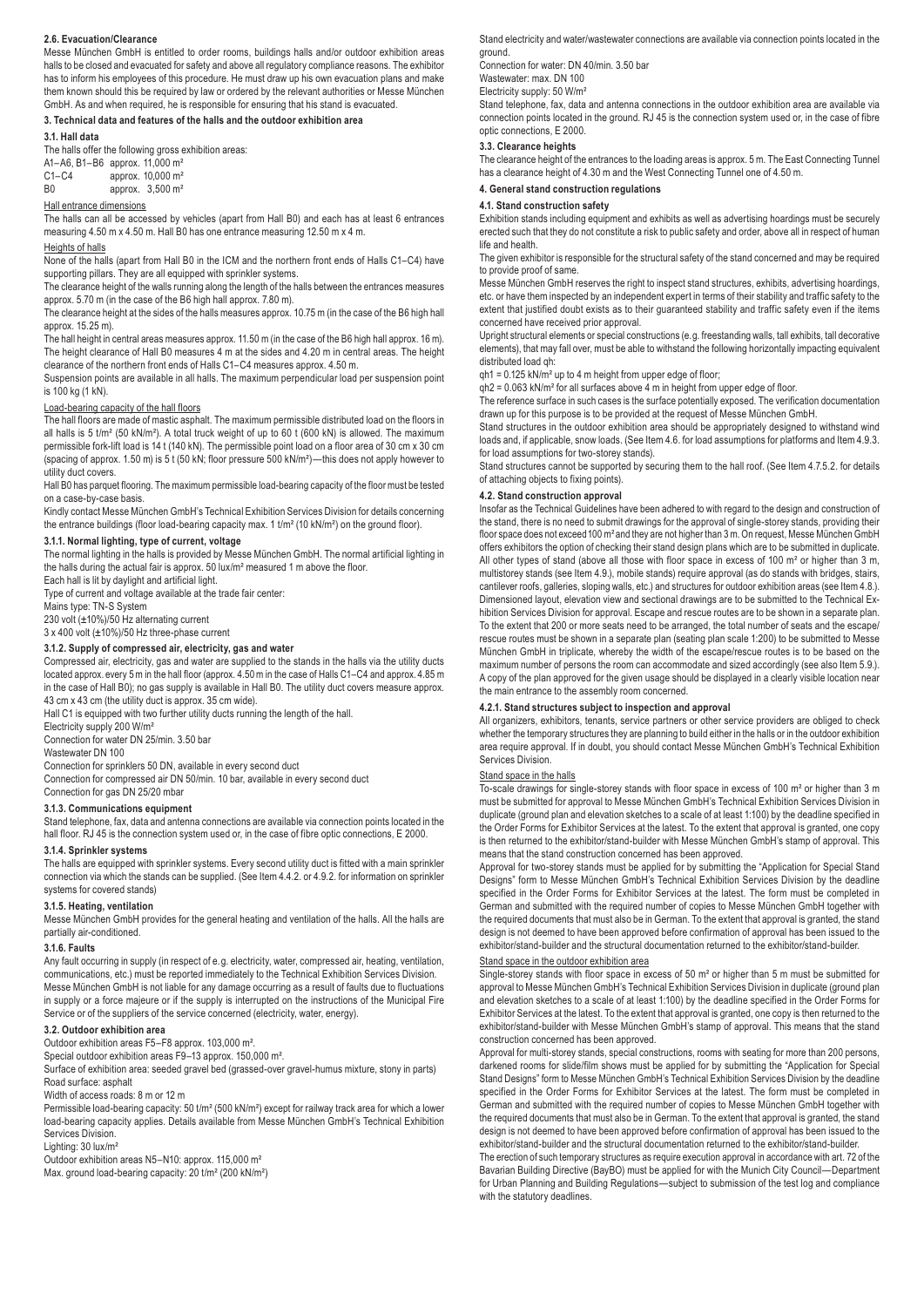### Postal address: Landeshauptstadt München Referat für Stadtplanung und Bauordnung Hauptabteilung IV—Lokalbaukommission Blumenstraße 28 b 80331 Munich, Germany www.muenchen.de

The costs of the stand design approval process (see rear of "Application for Special Stand Designs" form) will be charged to the exhibitor.

### **4.2.2. Vehicles and containers**

The use of vehicles and containers as exhibits in the halls requires approval (see Items 4.4.1.2. and 4.4.2., for vehicles in the outdoor exhibition area see Item 4.8.4.). For damage to road surfaces and hall floors by vehicles and containers, the exhibitor is liable in full.

Motorized/mobile exhibition stands (show trucks, buses, trailers, etc.) must be equipped with a sprinkler system if they constitute a single, uninterrupted area measuring more than 30 m<sup>2</sup>. The space between two mobile exhibition stands is considered to be part of a single, uninterrupted area, unless the distance between the two mobile exhibition stands is large enough to ensure that the effect of the sprinklers installed in the hall is not compromised.

### **4.2.3. Removal of non-compliant stand structures**

Stand structures that have not been approved or do not comply with the Technical Guidelines or statutory regulations, must be altered as necessary or removed, at Messe München GmbH's request. If this is not done within the set period, Messe München GmbH is entitled to carry out the alterations itself or, if necessary, remove the stand structures concerned at the expense and risk of the exhibitor.

## **4.2.4. Extent of liability**

To the extent that the exhibitor or the stand-builder he appoints does not comply with the above stand construction regulations, he is liable for any damage resulting from violation of these regulations.

Moreover, the exhibitor or the stand-builder he appoints agrees to exempt Messe München GmbH from all claims by third parties that may be asserted due to violation of the above stand construction regulations.

#### **4.3. Construction heights**

The standard height for stand structures and advertising hoardings is 3 m.

The maximum construction height varies from event to event and is specified either in the Special Terms of Participation or Important Notes sections of the relevant Order Forms for Exhibitor Services. Contact the team responsible for technical organization if in doubt.

The maximum height for stand structures set by Messe München GmbH may only be exceeded with Messe München GmbH's prior written approval.

Exhibits are not normally subject to this limitation, but should be reported to the Technical Exhibition Services Division prior to the event.

#### **4.4. Fire prevention**

#### **4.4.1. Fire prevention and safety regulations**

#### **4.4.1.1. Materials used for stand construction and decoration**

Readily flammable materials, materials that drip or melt when burning, toxic gases or materials producing heavy smoking may not be used. The use of plastics that cause heavy sooting when burning (e. g. polystyrene, rigid polyurethane foam, Styropor, etc.) is not allowed. Verification of the flame retardant properties of the material concerned when installed must be provided.

Decorative materials must be at least fire-resistant according to DIN 4102. Messe München GmbH can only allow the retrospective rendering of decorative materials fire-resistant if this occurs with the approval of the Munich Municipal Fire Department, using a suitable and approved fireproofing agent and given compliance with the relevant processing instructions. Messe München GmbH's consent can be made subject, above all, to the fire load to be taken account of.

Decorative materials with standard fire resistance may be used in certain areas if their location is sufficiently protected against fire. A test certificate confirming the classification of the materials used may need to be presented. Suspended stand decorations must be at least 2.50 m above the floor.

In individual cases and for safety purposes, special conditions may be imposed for load-bearing structural components (e. g. non-flammability). Stand floor coverings must be laid with sealed joints. Cable binders may not be used for fastening structurally stressed parts.

Trees and plants may only be used for decorative purposes if they have been freshly cut (i. e. leaves or needles must be green and juicy). If during the event it becomes apparent that the trees and plants are drying out and thus becoming readily flammable, they must be removed. Trees should be free of branches up to about 50 cm above floor level. Turf should always be kept moist (risk of catching fire due to cigarettes, matches, etc.).

Bamboo, reeds, hay, straw, bark mulch, turf or similar materials do not generally comply with the above requirements and are therefore normally prohibited. Any exceptions to this ruling require the prior approval of Messe München GmbH's Technical Exhibition Services Division.

As a rule, waste materials should be removed and disposed of immediately or collected in appropriate containers and then disposed of correctly.

#### **4.4.1.2. Motor vehicles as exhibits**

In the halls, motor vehicles may as a general rule neither be operated nor parked. An exception to this ruling, which must be applied for via the "Application for Preventive Fire Protection Measures" form, can be granted by the Munich Municipal Fire Department. Exhibitors have no entitlement to approval being granted exceptionally. Vehicles may only be displayed in the halls with the quantity of fuel required for accessing and leaving the given hall. The fuel tank is to be locked and, at Messe München GmbH's request, the battery disconnected.

Internal combustion engines may not be put into operation for demonstration purposes in the halls or within the exhibitor's own stand. They must be fitted with silencers for any demonstration in the outdoor exhibition area. Fuels may not be stored on the stand. See Item 5.7, for information in connection with gas-driven vehicles and/or vehicles with energy capture via fuel cells. Motorized/mobile exhibition stands (show trucks, buses, trailers, etc.) must be equipped with a sprinkler system if they constitute a single, uninterrupted area measuring more than 30 m². The space between two mobile exhibition stands is considered to be part of a single, uninterrupted area unless the distance between the two mobile exhibition stands is large enough to ensure that the effect of the sprinklers installed in the hall is not compromised.

#### **4.4.1.3. Explosive substances, ammunition**

Such explosive substances as are subject to the provisions of the Explosives Act and ammunition as is subject to the Firearms Act may not be displayed at fairs and exhibitions.

### **4.4.1.4. Pyrotechnics**

Pyrotechnical displays are subject to approval and must be coordinated with Messe München GmbH. Approval can be obtained from the relevant safety authorities via the "Application for Preventive Fire Protection Measures" form. Exhibitors have no entitlement to approval being granted.

#### **4.4.1.5. Use of balloons, airships and other flying objects**

The use of balloons, airships and other flying objects is generally prohibited in the halls and outdoor exhibition area. Exceptions to this ruling require the prior written approval of Messe München GmbH's Technical Exhibition Services Division. To the extent that approval is granted, the balloons and airships may only be filled with non-flammable, non-toxic gases. The balloons and airships must remain within the confines of the stand and not exceed the maximum height allowed for stands and advertising hoardings.

#### **4.4.1.6. Smoke machines**

The use of smoke machines has to be co-ordinated with Messe München GmbH's Technical Exhibition Services Division.

#### **4.4.1.7. Ash containers, ashtrays**

To the extent that smoking is not explicitly prohibited on a stand or parts thereof, a sufficient quantity of ashtrays or ash containers made of non-flammable materials must be provided and arrangements made for their regular emptying into non-flammable, tightly closing containers.

### **4.4.1.8. Containers for non-recyclable, recyclable and residual waste**

No containers for non-recyclable, recyclable and residual waste made of flammable materials are to be used on the stands. Any non-recyclable, recyclable and residual waste produced on the stands should be disposed of regularly, on the evening of each event day at the latest, via such appropriate containers as are on request provided to exhibitors by Messe München GmbH subject to a charge. They should be placed at the edge of the aisle-side of the stand for collection purposes. Readily flammable waste materials such as wood chippings, other bits of wood, sawdust and the like should be kept in sealed containers and disposed of on a daily basis or several times per day if large quantities are produced.

The bags that are distributed for non-recyclable, recyclable and residual waste are collected by the cleaning company on the evening of each event day.

See also Item 6. "Environmental Protection" and the Waste Disposal form in the Order Forms for Exhibitor Services for further information on waste disposal.

### **4.4.1.9. Spray guns, nitro-cellulose paints, detergents, solvents**

The use of spray guns as well as of substances and paints containing solvents is prohibited.

### **4.4.1.10. Abrasive cutting and working with naked flame**

Prior approval must be submitted in writing to and obtained from Messe München GmbH's Technical Exhibition Services Division for any welding, cutting, soldering, melting and part-off grinding work. The surrounding area must be protected from flying sparks when work is under way. Any joints and cracks should be sealed with appropriate, non-flammable materials. Stands must be equipped with at least one DIN 14406 or EN 3 fire-extinguisher suitable and approved for fire classes A/B/C.

Naked flames and activities involving a risk of fire are as a general rule prohibited during the event. An exception to this ruling, which must be applied for via the "Application for Preventive Fire Protection Measures" form, can be granted by the Munich Municipal Fire Department. Exhibitors have no entitlement to approval being granted exceptionally.

### **4.4.1.11. Empty packaging/Storage of goods**

The storage of empty packaging of any kind (e. g. packaging and packing materials) in the halls (both on the stands and outside the stands) or in the loading yards is prohibited. Any such items should be removed as soon as they have become empty.

The storage of such items at the trade fair center can occur via forwarding agents appointed by Messe München GmbH. This service is not free of charge.

In the event of an exhibitor failing to remove items wrongfully stored despite having been asked to do so, Messe München GmbH is entitled to have them removed at the expense and risk of the given exhibitor.

## **4.4.2. Stand coverings**

The halls at Messe München GmbH are equipped with an automatic fire-extinguishing system, the effective operation of which may not hindered by any stand coverings. Irrespective of their size, stand coverings of any kind are subject to approval and must be registered in writing with Messe München GmbH's Technical Exhibition Services Division (see Messe München GmbH's Technical Exhibition Services "Application for Preventive Fire Protection Measures" order form). All stand coverings require the prior, written approval of Messe München GmbH's Technical Exhibition Services Division.

#### Halls A1–A6, B1–B6, C1–C4:

Stand coverings must be at minimum flame retardant (DIN 4102 or DIN EN 13501-1)—the relevant test certificate should be submitted or available for presentation on the stand. A sprinkler system has to be installed for any single covered area exceeding 30 m².

In such cases, one sprinkler unit must be installed for every 12 m<sup>2</sup> or part thereof of covered space; any rooms/cabins located beneath the stand cover must be encompassed by the sprinkler system. Given the consent of the Munich Municipal Fire Department, sprinkler systems for stand coverings

larger than 30 m<sup>2</sup> are not necessary if the coverings meet the following requirements:

#### • Metal modular or grid ceilings:

The covering concerned is a modular or metal-grid ceiling comprising open-mesh grating, perforated sheet metal or similar. At least 70% of the entire ceiling structure including lamp fittings, etc. must be open in accordance with the planning and installation guidelines laid down by VDS Schadenverhütung GmbH (Independent Fire Protection and Safety Institute of the German Insurance Association). The degree of openness of the given structure must be proven verifiably.

#### • Textile coverings:

The covering is fire-resistant and its horizontal installation below sprinkler units has been approved by VDS Schadenverhütung GmbH (wide-mesh netting or smoke-out fabric). VDS Schadenverhütung GmbH's written approval should be submitted to Messe München GmbH's Technical Exhibition Services Division; compliance with VDS Schadenverhütung GmbH's installation instructions is required. See Item 4.9.6. for stand coverings on the upper floor of two-storey stands.

## Hall B0 and the North, East, West and North-West Entrances:

Only such mesh/netting materials as have been approved by VDS and are sprinkler-compatible may be used.

Horizontal coverings in the entrance buildings wider than 1 m must be approved by Messe München GmbH's Technical Exhibition Services Division.

See the Notice on Sprinkler-Compatible Materials for further information on materials approved for stand coverings and the suppliers of such materials.

### **4.4.3. Glass and acrylic sheet**

Only safety glass suited to the relevant purpose may be used. In the case of structures made of glass, only laminated safety glass may be used. Ask Messe München GmbH's Technical Exhibition Services Division to send you our Notice on Stand Construction in Exhibition Halls using Glass and Acrylic Sheet or use our download service via the Messe München GmbH homepage.

Edges of glass panes must be machined or protected in order to preclude any risk of injury. Components made of entirely of glass must be marked appropriately at eye level.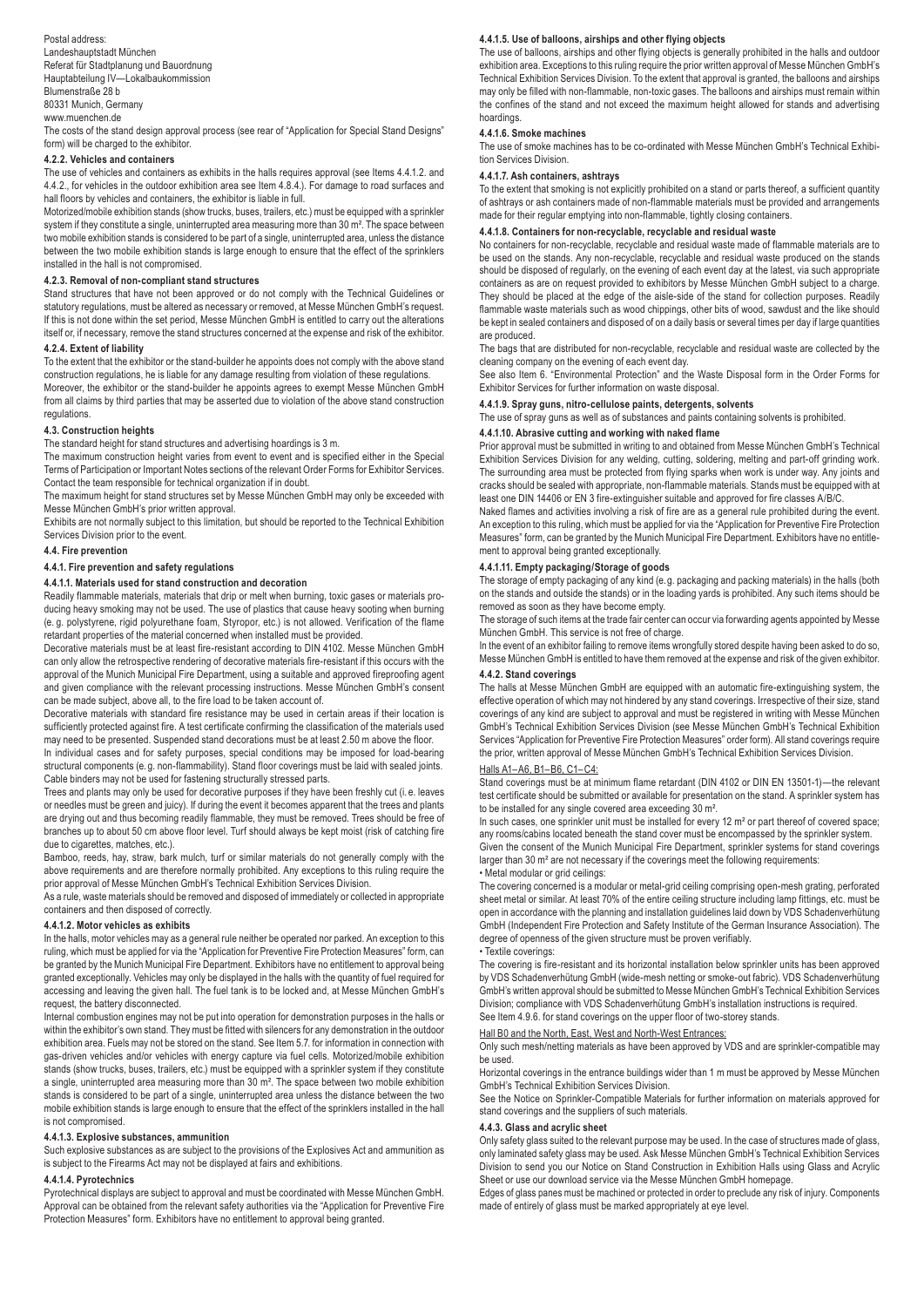#### **4.4.4. Rooms used by staff**

Any partitioned rooms on stands in the halls used by staff must offer users an unobstructed line of sight in the direction of escape towards the nearest emergency escape/rescue route. Such rooms used by staff as may be accessed or left via a partitioned room only ("trapped" rooms) are not permitted on stands located in halls. All measures that compromise a clear line of sight in the direction of escape of the nearest emergency escape/rescue route or its accessibility are prohibited. Messe München GmbH reserves the right to impose any safety- or fire protection-related demands that may become additionally necessary until such time as stands undergo official acceptance.

If there are stand structures in the outdoor exhibition area with partitioned rooms without a direct line of sight in the direction of escape to the nearest emergency escape/rescue route or which may be accessed or left via another partitioned area only ("trapped" rooms), each of these rooms requires an emergency escape hatch (window clearance of at least 60 cm by 100 cm, maximum height from floor 110 cm, without protective grid and easy to open by hand from the inside) leading directly out to the open air. If the rooms used by staff without any clear line of sight in the direction of escape to the nearest emergency escape/rescue route or the "trapped" rooms are not at ground floor level, each of these rooms requires a stairway leading out to the open air instead of an emergency escape hatch. "Trapped" rooms may not be used as staff rooms.

Alternatively, "trapped" rooms may be separated from other stand areas only by glazing to preserve the visual perception of a single room.

**4.5. Exits, escape routes, doors**

#### **4.5.1. Exits, escape routes**

Stands with a floor area exceeding 100 m<sup>2</sup>, an escape route longer than 10 m or a stand designed such that the exit/escape route are not visible from all points on the stand, the following minimum requirements apply:

the stands must have at least two separate exits/escape routes to be located as far apart from each other as possible.

Stands with a floor area of up to 100 m² require 1 exit with a clearance width of at least 0.90 m. Stands with a floor area of more than 100 m<sup>2</sup> require 2 exits, each with a clearance width of at least 0.90 m. Stands with a floor area of more than 200 m<sup>2</sup> require 2 exits, each with a clearance width of at least 1.20 m. For stands with a floor area of more than 400 m², Messe München GmbH's TES division stipulates the number of exits and their respective clearance width in compliance with the statutory and regulatory requirements valid at the given time.

Any partitioned rooms on stands in the halls used by staff must offer users an unobstructed line of sight in the direction of escape towards the nearest emergency escape/rescue route. Such rooms used by staff as may be accessed or left via a partitioned room only ("trapped" rooms) are not permitted on stands located in halls. All measures that compromise a clear line of sight in the direction of escape of the nearest emergency escape/rescue route or its accessibility are prohibited. Messe München GmbH reserves the right to impose any safety- or fire protection-related demands that may become additionally necessary until such time as stands undergo official acceptance (see Item 4.4.4.).

If within a given stand the maximum length of an escape route to a hall aisle exceeds 10 m, the stand must be equipped with a second exit and/or an aisle at least 2 m wide leading to a hall aisle. Escape routes should be marked as such in accordance with DIN 4844.

#### **4.5.2. Doors**

The use on emergency escape/rescue routes of swing doors, revolving doors, security coded doors, sliding doors, lift doors or any other device that could act as an access barrier is prohibited.

#### **4.6. Platforms, ladders, stairs, bridges**

All general walkways immediately adjacent to areas that are more than 0.20 m lower must be protected by a balustrade of at least 1 m in height and equipped with at least top, middle and lower cross-braces. Static load verification is to be provided for platforms with a height of 0.50 m and more. The platform floor must be designed to comply with DIN EN 1991-1-1 (2010) in conjunction with DIN EN 1991-1-1/ NA (2010) Table 6.1DE Category C1 or C3 depending on the specific use made of it. This equates to a working load of qk= 3 kN/m<sup>2</sup> for cafés and reception areas; for areas where a large number of persons gather, 5 kN/m<sup>2</sup> applies.

The maximum permitted height for single-step, open-access platforms is 0.20 m.

Ladders, stairways and bridges must comply with the relevant accident prevention regulations.

### **4.7. Stand design**

### **4.7.1. Appearance**

The design and equipping of a stand as well as any necessary construction work are the responsibility of the given exhibitor. In this connection, he must however take into account the character and appearance of the fair and/or exhibition concerned. To this end, Messe München GmbH is entitled to demand changes to be made to the stand design. Moreover, Messe München GmbH reserves the right to prescribe the framework structure required for a given event in its Special Terms of Participation. Products manufactured by way of the exploitative employment of child labor as defined under the provisions set out in ILO Convention 182 may not be used for the construction or equipping of the stand. Stand walls bordering on visitor aisles must include glass panels, alcoves, displays, etc. to give them a more appealing look.

The exhibitor's name and location must be indicated on the stand in a clearly visible manner. The stand walls facing neighboring stands should be kept neutral, white, clean and free of installation and materials above a height of 2.50 m.

### **4.7.2. Checking stand size**

The stand area is measured out on the hall floor by Messe München GmbH and marked at the corners. After stand space has been allocated, each exhibitor is obliged to check the location and size of any installations, in particular fire alarms, utility ducts, ventilation systems, etc. and, where necessary, instruct the stand-builder accordingly.

The boundaries of the stand area must be observed. (See also Item 4.7.4. Hall floors)

### **4.7.3. Structural modifications to halls**

Hall components and technical facilities may not be damaged, soiled or in any way changed (e. g. by drilling of holes, use of nails or screws, etc.). Nor may paint, wall paper or adhesives be applied to them. The hall components and technical facilities may not be subjected to any strain from stand constructions or exhibits for which they are not intended. Hall columns/supports within the stand area may, however, be integrated into the stand design providing they are not damaged and the maximum stand height is not exceeded.

Joints on hall walls, ceilings and floors may under no circumstances be damaged by caulking or foundation work or the like. No bolts or anchorages for stand structures may be fitted.

Securing exhibits via floor anchorages is only possible in exceptional, justified cases and only with the prior, written consent of Messe München GmbH's Technical Exhibition Services Division. To this end, the floor anchorages required should be registered in writing with Messe München GmbH's Technical Exhibition Services Division two weeks prior to the commencement of the stand set-up period at the latest. To-scale plans with details of location, anchorage type, drill hole diameters and number of anchorages should be attached to the application. The number of anchorages should be kept to an absolute minimum. The exhibitor has no entitlement to the fitting and use of floor anchorages. Messe München GmbH reserves the right to prescribe the materials to be used for anchorages. In cases where non-approved materials are used and/or floor anchorages are fitted without Messe München GmbH's consent, flat-rate repair charges of EUR 90 per drill hole plus VAT will be raised. Kindly contact Messe München GmbH's Technical Exhibition Services Division for further information. **4.7.4. Hall floors**

Carpets and other floor coverings must be laid with due regard to safety and may not protrude beyond the stand area.

Only adhesive tape that leaves no traces when removed may be used to fix such coverings. No other adhesive materials or paint may be used on the hall floors.

Any materials used must be removed without leaving any traces. Substances such as oil, grease, paint and the like must be removed from the floor immediately.

There are utility ducts running across the width of the halls at intervals of approx. 5 m (C halls approx. 4.50 m, B0 approx. 4.85 m). Hall C1 is equipped with two utility ducts running the length of the hall in addition to those running across its width.

Usage of the utility ducts is reserved exclusively for Messe München GmbH's relevant service partners. **4.7.5. Suspending items from the hall ceiling**

Items may only be suspended using the technical facilities intended for this purpose and in accordance with the provisions set out in the German ordinance BGV C 1.

#### **4.7.5.1. Provision of fixing points**

The provision of supporting structures and fixing points for suspending items from the hall ceiling is the exclusive responsibility of Messe München GmbH. Any changes to supporting structures may only be carried out by Messe München GmbH. To this end, Messe München GmbH will appoint specialist subcontractors to do the work required.

To the extent structurally feasible, the exhibitor will be provided with a fixing point at the desired position above the stand area. Plans should be attached to the order (service form in Order Forms for Exhibitor Services), clearly showing the desired positioning of the fixing points and height details. Items to be suspended may only be located above and within the stand confines. Construction and advertising hoarding heights are to be taken into account. Messe München GmbH will review the feasibility of the desired fixing points on the basis of the documents submitted.

Each suspension point of the hall ceiling structure can withstand a maximum perpendicular load of 100 kg. The maximum area load is 5 kg/m<sup>2</sup>. Suspension points for loads heavier than this only on request. A point-load certification has to be provided on request.

#### **4.7.5.2. Attaching items to the fixing points**

Items to be suspended from the fixing points ordered (lighting supports, spotlights, etc.) may only be fitted by the given exhibitor's own specialists or by specialist companies authorized to do so in compliance with relevant German and/or EU regulations and accepted technical practice.

With regard to the attachment and securing of items to be suspended, relevant safety regulations and in particular the German ordinances BGV A 1 (general requirements), BGV C 1 (venues and production sites for stage performances), BGV D 8 (hoisting, lifting and winching equipment) and, if applicable, VstättV (safety code governing places of assembly) must be observed. Cable connections for loadbearing purposes must comply with DIN 56-921-11; cable clamps may not be used.

Further information on approved fastening materials can be found in the Order Forms for Exhibitor Ser vices (see "Notice on Hall Ceiling Suspensions") or use our download service via the Messe München GmbH homepage.

For safety reasons, the following rules also require compliance. The following are prohibited:

– Suspending of stand components or exhibits

- Securing of stand components or exhibits (stand components and/or exhibits must stand securely in their own right)
- Suspending of items with a rigid and/or frictional connection to the hall floor.

Exceptions to these rulings require Messe München GmbH's prior written authorization. The fitting and securing of items to be suspended as well as the provision and fixing of complete lighting systems, etc. can also be ordered from Messe München GmbH.

#### **4.7.6. Stand perimeter walls**

Partition walls can be ordered via the Order Forms for Exhibitor Services.

The partition walls and supports may be neither modified nor processed by exhibitors. The exhibitor is liable for any damage to persons or property arising from non-compliance with this ruling.

#### **4.7.7. Advertising materials/Presentations**

Stand and exhibit inscriptions, logos and trademarks may not exceed the specified height. In the case of advertising materials pointing towards a directly adjacent neighboring stand, a distance of 2 m should be kept free to the perimeter of the stand concerned.

All types of performances and presentations as well as all forms of visual, moving or acoustic advertising require Messe München GmbH's prior written approval. They may not disturb any other event participants, cause crowding that blocks the aisles nor drown out the public address system in the halls. The noise level at the stand perimeter may not exceed 70 dB(A).

Despite having given its prior approval, Messe München GmbH is entitled to restrict or prohibit such performances as cause noise, visual disturbance, dirt, dust, vibrations or other emissions or, for other reasons, constitute a significant disturbance to the event or its participants.

Flashing, rotating or fast-moving advertising materials are prohibited, as is moving advertising on the stand perimeter

In the absence of any provisions to the contrary in the Terms of Participation, the distribution of printed matter and the use of advertising materials is permitted within the confines of the exhibitor's own stand only.

Messe München GmbH reserves the right, however, to enforce further restrictions in specific cases. Messe München GmbH is entitled to access stands to check that the above regulations are being observed.

Messe München GmbH is also entitled at the risk and expense of the given exhibitor to remove, cover over or otherwise prevent advertising violating the above regulations.

If a fair, exhibition or other event is not organized by Messe München GmbH but by another organizer, the organizer concerned is entitled to exercise Messe München GmbH's rights described above.

#### **4.7.8. Barrier-free design**

When designing stands attention should be given to ensuring that they are barrier-free. Stands and the facilities on them should also be capable of being accessed and used by disabled persons on their own.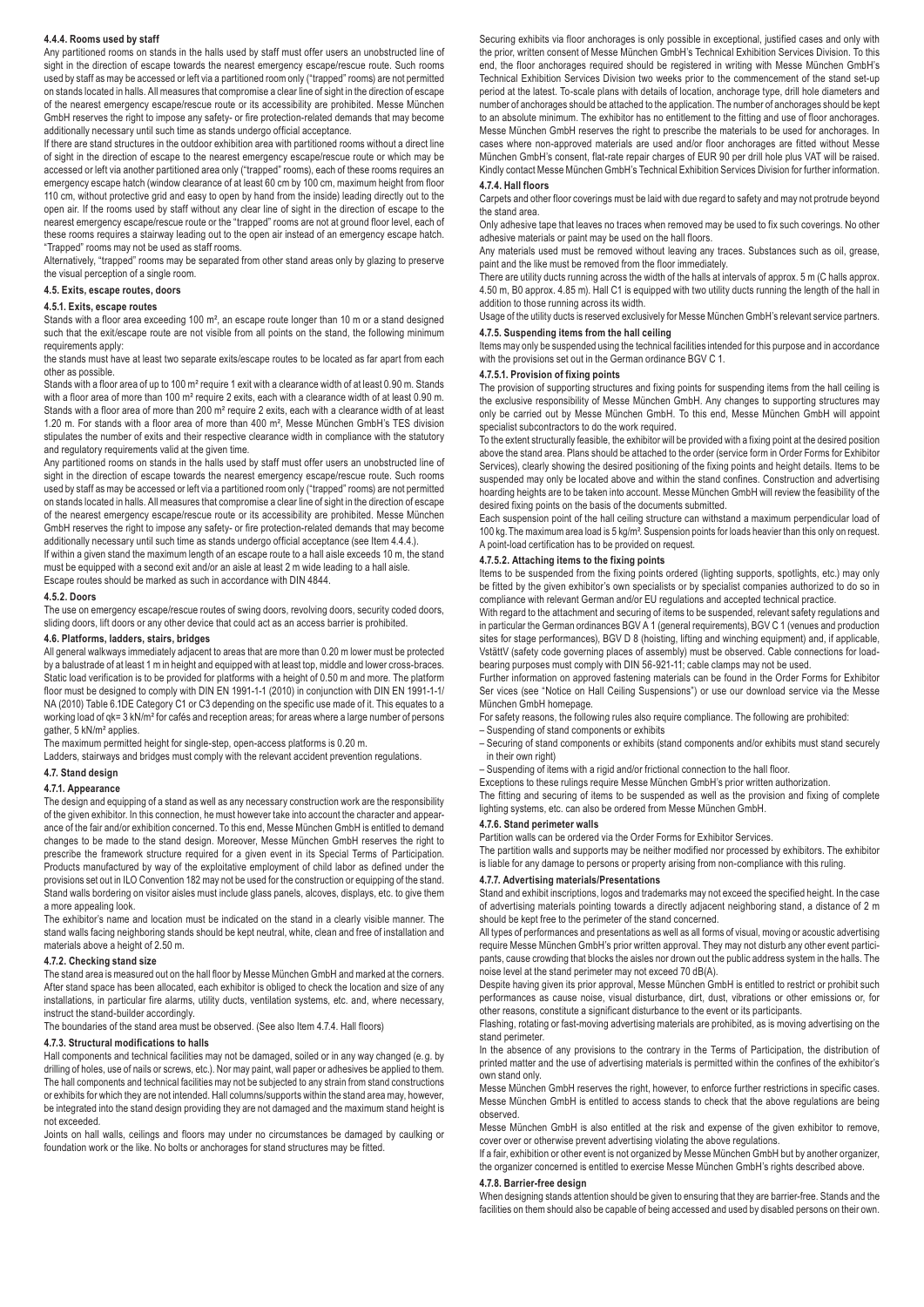#### **4.8. Outdoor exhibition area**

### **4.8.1. Checking stand size**

The stand area is measured out on the ground of the outdoor exhibition area by Messe München GmbH and marked at the corners.

After stand space has been allocated, each exhibitor is obliged to check the location and size of any installations, in particular supply lines, foundations, tracks, distribution boxes, etc. and, where necessary, instruct the stand-builder accordingly.

The boundaries of the stand area must be observed. The exhibitor must ensure that no items located in the area of the stand protrude beyond its confines. Exceptions to this ruling can be approved for revolving tower cranes by Messe München GmbH's Technical Exhibition Services Division for safety reasons; it can make its exceptional approval dependent on all the exhibitors affected agreeing to the given revolving tower crane protruding on to their stands. In the event of an exhibitor refusing to agree to this, his refusal has no effect if safety concerns require the given revolving tower crane to protrude on to his stand.

#### **4.8.2. Stand construction**

All structures covering ground space of more than 50 m² or higher than 5 m and special constructions (e. g. advertising towers) to be erected in the outdoor exhibition area require the prior approval of Messe München GmbH's Technical Exhibition Services Division and must be registered for approval with Messe München GmbH via the appropriate service form in the Order Forms for Exhibitor Services. which must be submitted together with the supporting documents mentioned therein at least 6 weeks prior to the commencement of the trade fair.

Precise ground plans must be submitted for written approval to Messe München GmbH's Technical Exhibition Services Division for any anchorage required for tents, guy ropes and flagpoles as well as for any other earthworks in the outdoor exhibition area. All earthworks on the exhibition grounds are prohibited if no written approval has been granted. Messe München GmbH's Technical Exhibition Services Division should be notified prior to the commencement of any earthworks on the exhibition grounds.

Compliance with all statutory requirements under public law is necessary in connection with the erection of facilities, particularly those of a structural nature. Moreover, the relevant safety regulations stipulated by the Technical Inspectorate must also be observed.

The erection of such temporary structures as require execution approval in accordance with art. 72 of the Bavarian Building Directive (BayBO) must be applied for with the Munich City Council—Department for Urban Planning and Building Regulations—subject to submission of the test log and compliance with the statutory deadlines.

## Postal address:

Landeshauptstadt München Referat für Stadtplanung und Bauordnung Hauptabteilung IV—Lokalbaukommission Blumenstraße 28 b

80331 Munich, Germany

www.muenchen.de

Due care must be given to existing supply lines, foundations, distribution boxes, etc. when performing any stand construction work. To the extent that they are located within the area of individual stands, they must be easily accessible at all times. No work can be carried out on railway tracks that have been laid in the outdoor exhibition area.

Stand structures may not be built closer than 0.50 m to the perimeter of neighboring stands unless Messe München GmbH'sTechnical Exhibition Services Division has exceptionally issued written approval to this effect.

.<br>Kindly contact Messe München GmbH's Technical Exhibition Services Division with regard to the positioning of stand structures measuring > 75 m² at least 6 weeks prior to the commencement of the stand set-up period.

It may be necessary to coordinate compliance with the minimum clearance requirement with neighboring stands or to carry out additional building work (e. g. construction of fire-resistant walls).

Roads may not be obstructed by any structures or equipment at any time, not even during the set-up and dismantling periods. Their full width should be kept clear for fire department access purposes. Each exhibition stand must be equipped with an appropriate number of fire extinguishers to DIN EN 3 or DIN 14406.

All necessary exits must be marked as such with signs in accordance with the Accident Prevention Regulation BGV A 8.

#### **4.8.3. Dismantling**

All exhibition areas have to be returned to Messe München GmbH in their original state by the specified dismantling deadline. To this end, the space to be returned should be notifed to Messe München GmbH's Technical Exhibition Services Division for stand inspection purposes.

The sites in the outdoor exhibition area must be levelled and the areas loosened up by earthworks compacted with a machine. Asphalted and landscaped areas will be reinstated exclusively by Messe München GmbH at the expense of the given exhibitor.

Due care must be given to existing supply lines, foundations, distribution boxes, etc. when performing any dismantling work. No work can be carried out on railway tracks that have been laid in the outdoor exhibition area.

All installations such as foundations, props that have been rammed into the earth, supply lines, etc. must be removed by the specified dismantling deadline unless an arrangement to the contrary has been agreed with Messe München GmbH and these installations are located at least 0.30 m below ground level. In such cases, plans detailing the exact location and size of the installations concerned must be submitted to Messe München GmbH's Technical Exhibition Services Division without delay. In the event of the due repair work not having been performed by the specified date, Messe München GmbH is entitled to carry it out itself or have it carried out by a third party at the expense of the exhibitor concerned.

#### **4.8.4. Use of vehicles with caterpillar tracks**

Only caterpillar vehicles with smooth tracks licensed for public roads may use the roads at the trade fair center. Caterpillar vehicles may only access the exhibition halls with the prior approval of Messe München GmbH's Technical Exhibition Services Division (see also Item 4.4.1.2.). For damage to road surfaces and hall floors, the exhibitor is liable in full.

#### **4.8.5. Other regulations applicable in the outdoor exhibition area**

Exhibitors whose stands border on the edge of the trade fair center grounds are not allowed to use the fencing for their own purposes. Use of the outside of the fencing for advertising purposes is prohibited. This also applies during the stand construction and dismantling periods.

Stand components, signs and flags must be fitted in such a way as to avoid unreasonably disturbing others, particularly other exhibitors and visitors. Misleading company signs must be removed if the exhibition management considers this necessary.

Exhibits higher than 30 m must registered for approval with Messe München GmbH's Technical Exhibition Services Division via the appropriate form in the Order Forms for Exhibitor Services 12 weeks prior to the commencement of the trade fair at the latest.

Revolving tower cranes, etc. must be appropriately secured in line with the relevant regulations. Suspending advertising hoardings or other loads (apart from flags) from cranes is prohibited for reasons of safety.

The use of liquid gas for heating purposes is prohibited. Suitable oil-fired heating can be used if approved by Munich Municipal Fire Department.

In other respects, the general regulations and those applying to the hall area are also valid for the outdoor exhibition area insofar as they can be meaningfully applied to them.

### **4.9. Two-storey stand construction**

### **4.9.1. Application for planning permission**

Two-storey exhibition stands can only be built in Halls A1–A6, B1–B6 and C1–C4 providing prior approval has been granted by Munich Municipal Fire Department, Messe München GmbH's exhibition management responsible for the given project and the Technical Exhibition Services Division. Approval is also dependent on the required position in the hall and the floor space needed. An essential factor in the approval process is what effect the given two-storey stand will have on the design and transparency of the hall as well as on neighboring stands.

Hall B0 (ICM) cannot accommodate two-storey structures.

#### **4.9.2. Height of stand structures, conditions applying to covered stand areas, height of internal stand areas, minimum distances**

The maximum stand height is set separately for each event and stipulated in the Terms of Participation and/or the Important Notes section of the Order Forms for Exhibitor Services.

The clearance height in internal areas of two-storey stands must be at least 2.40 m on both the lower and upper floors.

A sprinkler system needs to be installed in accordance with VDS regulations if the covered stand area exceeds 30 m<sup>2</sup>, with one sprinkler unit to be installed for every 12 m<sup>2</sup> of covered space or part thereof. All rooms erected within this area are to be included in the protection provided by the sprinkler system. The minimum distance for stairways, open cabins, terraces/catering areas to the edge of aisles and to the perimeter of a neighboring stand is 3 m. If it is impossible to maintain the minimum distance to the neighboring stand, some form of screening of at least 2 m in height is to be erected in the area concerned for privacy purposes.

#### **4.9.3. Working loads/Load assumptions**

The floor of the upper storey of a two-storey stand within an exhibition hall must be designed to withstand working loads in compliance with DIN EN 1991-1-1 (2010) in conjunction with DIN EN 1991- 1-1/NA (2010) Table 6.1DE. If the storey is used for meetings and customer service purposes, i. e. it is furnished with tables and chairs in a free arrangement or in the form of meeting cabins, it must withstand a working load of 3 kN/m² (Category C1). For unlimited use as an exhibition or sales area, as an assembly room with or without rows of chairs, the floor of the upper storey must be able to withstand a working load of 5 kN/m² (Category C3). A horizontal load of H = P/20 (P = working load) is to be assumed if sufficient longitudinal/lateral stability is to be achieved. The respective use must be marked clearly in the plans submitted for approval purposes.

Stairways must always be able to withstand working loads of 5 kN/m². Balustrades and banisters must be designed to withstand loads of 1 kN/m at handrail height. Proof must be provided that the pressure applied by the supports does not exceed the maximum permissible pressure the hall floor can withstand (see Item 3.1. Hall data).

### **4.9.4. Escape routes/Stairways**

On two-storey stands with an area covered by the upper storey of up to 100 m<sup>2</sup>, only one stairway is required. The stairway must emerge beyond the covered area of the stand. The length of any escape route from the upper floor to a main hall aisle on the ground floor may not exceed 25 m.

Stands with a floor area of up to 100 m<sup>2</sup> require 1 exit with a clearance width of at least 0.90 m. Stands with a floor area of more than 100 m<sup>2</sup> require 2 exits, each with a clearance width of at least 0.90 m. Stands with a floor area of more than 200 m<sup>2</sup> require 2 exits, each with a clearance width of at least 1.20 m. For stands with a floor area of more than 400 m², Messe München GmbH's Technical Exhibition Services Division stipulates the number of exits and their respective clearance width in compliance with the statutory and regulatory requirements valid at the given time.

Any stairways required may not be of a spiral or helical type. The height of the riser may not exceed 0.19 m and the tread depth no less than 0.26 m.

The width of the escape/rescue routes (exits, stairways, aisles) is to be based on the maximum number of persons needing to use the escape/rescue routes in an emergency and sized accordingly. Stairways require a minimum clear width of 1 m.

On stands with an upper storey area in excess of 100 m², at least two stairways are required, to be located at opposite ends of the stand. Half of these stairways must emerge beyond the covered area of the stand.

In the case of multi-storey stand structures in the outdoor exhibition area, each main unit used on each storey must be equipped with two separate escape routes. An exit out into the open air may be no further than 30 m from any point on the stand.

Each storey must be equipped with at least one exit leading out into the open air designed such that it can be used without risk as an escape route (with its own stairway or outside staircase).

All stairways should be designed to comply with DIN 18065. No items may be stored or shelving installed in areas on or under stairways without risers.

Handrails must offer a secure grip and be of a continuous nature. Two handrails are to be fitted on stairways that are wider than 1 m.

#### **4.9.5. Building materials**

On two-storey exhibition stands, load-bearing components, ground floor ceilings and upper storey floors must be made of at least fire-retardant (according to DIN 4102 or EN DIN 13501-1) building materials. Floor coverings and wall panelling and ceilings can be made of such building materials as are allowed and normally used for stand-building purposes. Anchoring materials to the floors in the halls is not permitted.

.<br>General statutory building regulations require compliance. We also reserve the right to impose further requirements in respect of safety and fire prevention until such time as acceptance of the given stand has been granted.

#### **4.9.6. Upper storey**

Any partitioned rooms on stands in the halls used by staff must offer users an unobstructed line of sight in the direction of escape towards the nearest emergency escape/rescue route. Such rooms used by staff as may be accessed or left via a partitioned room only ("trapped" rooms) are not permitted on stands located in halls. All measures that compromise a clear line of sight in the direction of escape of the nearest emergency escape/rescue route or its accessibility are prohibited. Messe München GmbH reserves the right to impose any safety- or fire protection-related demands that may become additionally necessary until such time as stands undergo official acceptance (see Item 4.4.4.).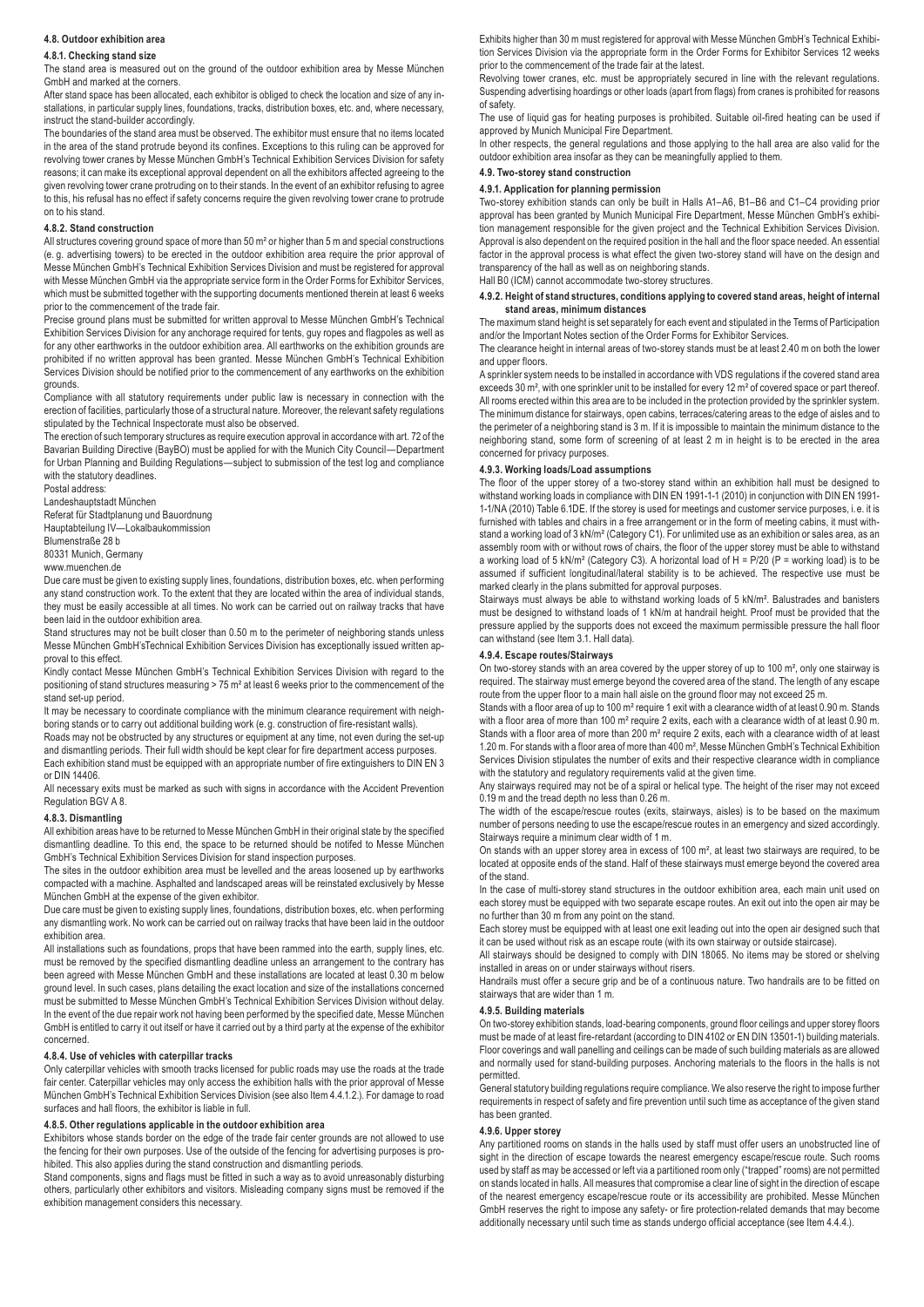The bottom of any balustrades must be fitted with skirting of at least 0.05 m in height as well as kneehigh skirting, grid or solid panelling or similar to prevent persons from falling. To prevent objects (e. g. glasses) from being placed on balustrades where they can easily fall off, the handrails or the tops of the balustrades must be appropriately shaped e. g. circular or semi-circular. Balustrades should be designed and constructed in compliance with Items 4.6. and 4.9.3.

Kindly contact Messe München GmbH's Technical Exhibition Services Division for details concerning coverings or canopies to be located above areas on the upper floor of your stand.

## **4.10. Dismantling stands**

By the end of the dismantling period set for a given event (see Special Terms of Participation and the Important Notes section of the Order Forms for Exhibitor Services), the exhibitor is obliged to completely clear the stand of all stand-building materials, exhibits and any other items and restore the stand area to its original state.

After the set dismantling period has elapsed, Messe München GmbH is entitled but not obliged to have any items left on the stand removed and stored by an authorized forwarding agent at the expense and risk of the exhibitor and charge an appropriate handling fee for doing so. Messe München GmbH is entitled to dispose at the exhibitor's expense of any exhibition-related material and all other items left on the stand after the set dismantling period has elapsed.

#### **5. Operational safety, technical safety regulations, other technical requirements and supply systems**

#### **5.1. General regulations**

Stand construction and dismantling work may only be carried out in accordance with the relevant statutory labor and industrial regulations valid at the given time.

#### **5.1.1. Damage**

Any damage caused by exhibitors or their agents within the trade fair center, its buildings or facilities will be remedied by Messe München GmbH at the expense of the exhibitor concerned at the end of the given event.

### **5.2. Use of machinery**

The use of bolt, nail and stud guns may be examined and permitted on a case-by-case basis.

The use of woodworking machines without chip exhausters is not permitted. Only such cranes, fork-lift trucks and work platforms as are supplied by Messe München GmbH's authorized service partners may be used. In special cases, the approval of Messe München GmbH's Technical Exhibition Services Division must be sought.

### **5.3. Electrical installation**

#### **5.3.1. Connections**

Electrical installations from the utility ducts to the stands may only be fitted by Messe München GmbH and/or contractors appointed by it. The electrical installations to be exclusively fitted by Messe München GmbH and/or contractors appointed by it include the main electrical connection and cabling, master fuse and, if applicable, the master switch/electricity meter. Messe München GmbH's Technical Exhibition Services Division reserves the right to restrict the electrical connection to one basic connection per stand for reasons of safety. The use of generators on the stands is prohibited unless prior written approval has been obtained from Messe München GmbH's Technical Exhibition Services Division. Exhibitors are expressly forbidden to obtain electricity from neighboring stands. Furthermore, exhibitors are not entitled to supply any third parties at the trade fair center apart from his co-exhibitors with electricity. This applies particularly to neighboring stands. Furthermore, exhibitors are not entitled to supply any third parties at the trade fair center apart from his co-exhibitors with such electricity as is supplied to him by Messe München GmbH. This applies particularly to neighboring stands.

A ground plan indicating the required position of the connections should be attached to the orders (form included in the Order Forms for Exhibitor Services).

The exhibitor is responsible for ensuring that the electrical installation is able to provide all items on the stand requiring electricity with sufficient power such that they can operate simultaneously. Should this not be the case, Messe München GmbH is entitled to upgrade the electrical installation at the expense of the exhibitor at the prices stated in the order forms for exhibitor services without being asked to do so by same, such that the above requirement is met.

Power supply lines will be laid in utility ducts wherever possible, but may have to be run above ground if the location of the connection point makes this necessary. Messe München GmbH is entitled to run power lines and connections serving neighboring stands across the exhibitor's stand unless Messe München GmbH can provide the electrical connection to the neighboring stands at the same or lower cost without laying supply lines and connections across the exhibitor's stand.

Should the exhibitor wish power lines to be laid across public aisles or third-party stands, Messe München GmbH's prior approval must be sought. Any power lines laid in this respect must give due consideration to the safety of the public and exhibitors alike and are payable by the exhibitor concerned. To the extent that power consumption is not payable on a flat-rate basis, it will be determined via the meter fitted and invoiced at the per-kW/h prices shown in the Order Forms for Exhibitor Services. For safety reasons, Messe München GmbH resereves the right to switch off the exhibitor's power supply after the event has finished.

#### **5.3.2. Stand installation**

Electrical installation work within the confines of the stand can be carried out by the exhibitor's own electrical fitters or approved electrical contractors in accordance with VDE (German Association of Electrical Engineering, Electronics and Information Technology) regulations, VDS regulations and accepted technical practice.

Electrical installation work within the confines of the stand can also be carried out by Messe München GmbH and/or contractors appointed by it providing an appropriate order is submitted.

Any connections, machines or equipment that have not been authorized, do not comply with the relevant regulations or use more power than indicated in the application are prohibited. They can be removed from the stand and put in storage by Messe München GmbH at the expense and risk of the exhibitor.

### **5.3.3. Installation and operating regulations**

All electrical installations must be fitted in compliance with the latest safety regulations issued by the VDE (Association of German Electricians), whereby special attention should be given to VDE 0100, 0108 and 0128 and IEC Norm 60364-7-711.

The ratio of high or low-frequency interference transmitted to the mains may not exceed the levels specified in VDE 0160, VDE 0838 (EN 50 006) and EN 61 000-2-4.

Conductive components must be included in the precautions intended to prevent indirect contact (stand earthing).

The regulations set out in the "Electrical Installation on Exhibition Stands" section of the Order Forms for Exhibitor Services require full compliance.

All exhibition stand electrical installations will be inspected by an expert for compliance with the regulations effective at the given time for the Munich Trade Fair Centre. The inspection will be organized by Messe München GmbH.

#### **5.3.4. Safety precautions**

As a special safety precaution, all heat-emitting electrical equipment (hot-plates, spotlights, transformers, etc.) must be installed on a non-flammable, asbestos-free base and monitored adequately during operation.

Depending on the amount of heat generated and/or emitted, adequate distance must be maintained between the equipment concerned and any flammable materials in the vicinity. Lamps may not be attached to flammable decorations or the like.

#### **5.3.5. Safety lighting**

Stands whose specific design or structure render the existing general safety lighting ineffective must be equipped with their own, additional safety lighting in accordance with VDE 0100-718, DIN 50172 and DIN EN 1838. It must be installed such that safe orientation and access to the general escape routes is guaranteed.

### **5.4. Installation of water/wastewater facilities**

All installations on stands must comply with the relevant drinking water regulations valid at the given time such that any reduction in the quality of drinking water due to the installation and operation of a water/wastewater connection is ruled out.

Prior to being fed into the hall supply system, the water is channelled via a water treatment plant (chlorine dioxide). The process is in compliance with the relevant drinking water regulations.

### **5.4.1. Connections**

Water/wastewater facilities from the utility ducts to the stands may only be installed by Messe München GmbH and/or a contractor appointed by it. The water/wastewater installations encompass the main water connection (supply and drainage) with supply and drain pipes as well as a water meter if applicable. The exhibitor is not allowed to obtain water for his stand from such persons as have not been authorized to supply water by Messe München GmbH. Exhibitors are expressly forbidden to obtain water from neighboring stands. Furthermore, exhibitors are not entitled to supply any third parties at the trade fair center apart from his co-exhibitors with such water as is supplied to him by Messe München GmbH. This applies particularly to neighboring stands.

Connection plans indicating the required position of the connections should be attached to the orders (form is included in the Order Forms for Exhibitor Services).

The exhibitor is responsible for ensuring that the water/wastewater installation is able to cater for all items on the stand requiring water/wastewater facilities such that they can all operate simultaneously. Should Messe München GmbH determine that the water/wastewater installation ordered by the exhibitor cannot guarantee the simultaneous operation of all items requiring such facilities, Messe München GmbH is entitled to upgrade the water/wastewater installation at the expense of the exhibitor at the prices stated in the Order Forms for Exhibitor Services without being asked to do so by same.

Water/wastewater piping in the halls will be laid in utility ducts wherever possible, but may under certain circumstances have to be run above ground if the location of the connection point makes this necessary. In the outdoor exhibition area, water/wastewater facilities can generally be installed; the piping can be laid either along the ground or underneath it.

In exceptional circumstances, the required location may be so unfavourable that the connection ordered cannot be installed or that, in doing so, additional costs may be incurred.

Messe München GmbH is entitled to run water/wastewater pipes and connections serving neighboring stands across the exhibitor's stand unless Messe München GmbH can provide the water/wastewater connection to the neighboring stands at the same or lower cost without laying pipes and connections across the exhibitor's stand.

Should the exhibitor wish piping to be laid across public aisles or third-party stands, Messe München GmbH's prior approval must be sought. Any piping laid in this respect must give due consideration to the safety of the public and exhibitors alike and is payable by the exhibitor concerned.

To the extent that water consumption is not payable on a flat-rate basis, it will be determined via the meter fitted and invoiced at the per-m<sup>3</sup> prices shown in the Order Forms for Exhibitor Services. Wastewater polluted with chemicals may not be fed into the sewage system (see also Item 6.2.1.).

For safety reasons, Messe München GmbH reserves the right to cut off the exhibitors' water supply after the event has finished.

### **5.4.2. Stand installation**

Plumbing facilities (water/wastewater facilities) within the confines of the stand can be installed by the exhibitor's own plumbers or approved plumbing contractors in accord ance with relevant German/EU requirements and accepted technical practice.

Plumbing work within the confines of the stand can also be carried out by Messe München GmbH and/or contractors appointed by it providing an appropriate order is submitted.

To the extent that plumbing work including connecting up equipment requiring water (devices with water supply and wastewater drainage facilities, e. g. sinks) is not to be carried out by Messe München GmbH and/or contractors appointed by it, the exhibitor has to notify Messe München GmbH in good time prior to the commencement of the work concerned, but 14 days prior to the start of the stand set-up period at the latest, as to which plumbing contractors and/or plumbers will be carrying out the plumbing work. If Messe München GmbH is not supplied with this information by the set time, Messe München GmbH will connect up the equipment requiring water/wastewater facilities and charge the exhibitor with the costs incurred at the prices stated in the Order Forms for Exhibitor Services.

Any connections, machines or equipment that have not been authorized, do not comply with the relevant regulations or use more water than indicated in the application are prohibited. They can be removed from the stand and put in storage by Messe München GmbH at the expense and risk of the exhibitor. For safety reasons, dishwashers without a fitted drainage pump are not to be connected to the water mains if the drainage gradient is insufficient.

The connection of refrigerators/freezers with open refrigeration cycles should be registered with Messe München GmbH's Technical Exhibition Services Division. The water consumed will be measured via meters and charged at the rates stipulated in the Order Forms for Exhibitor Services. Messe München GmbH reserves the right to prohibit the use of refrigerators/freezers with open refrigeration cycles.

### **5.5. Installation of compressed-air facilities**

### **5.5.1. Connections**

The provision of exhibition stands with compressed air is possible in both the halls and the outdoor exhibition area. It generally occurs via a connection to a compressor station. Messe München GmbH reserves the right to install a compressor for the supply of compressed air on the stand in cases where, for instance, little compressed air is required. The use of a compressor to be supplied by the exhibitor himself has to be notified to Messe München GmbH's Technical Exhibition Services Division 4 weeks prior to commencement of the stand construction period of the given event at the latest. The exhibitor is not allowed to obtain compressed air for his stand from such persons as have not been authorized to supply compressed air by Messe München GmbH. Exhibitors are expressly forbidden to obtain compressed air from neighboring stands. Furthermore, exhibitors are not entitled to supply any third parties at the trade fair center apart from his co-exhibitors with such compressed air as is supplied to him by Messe München GmbH. This applies particularly to neighboring stands.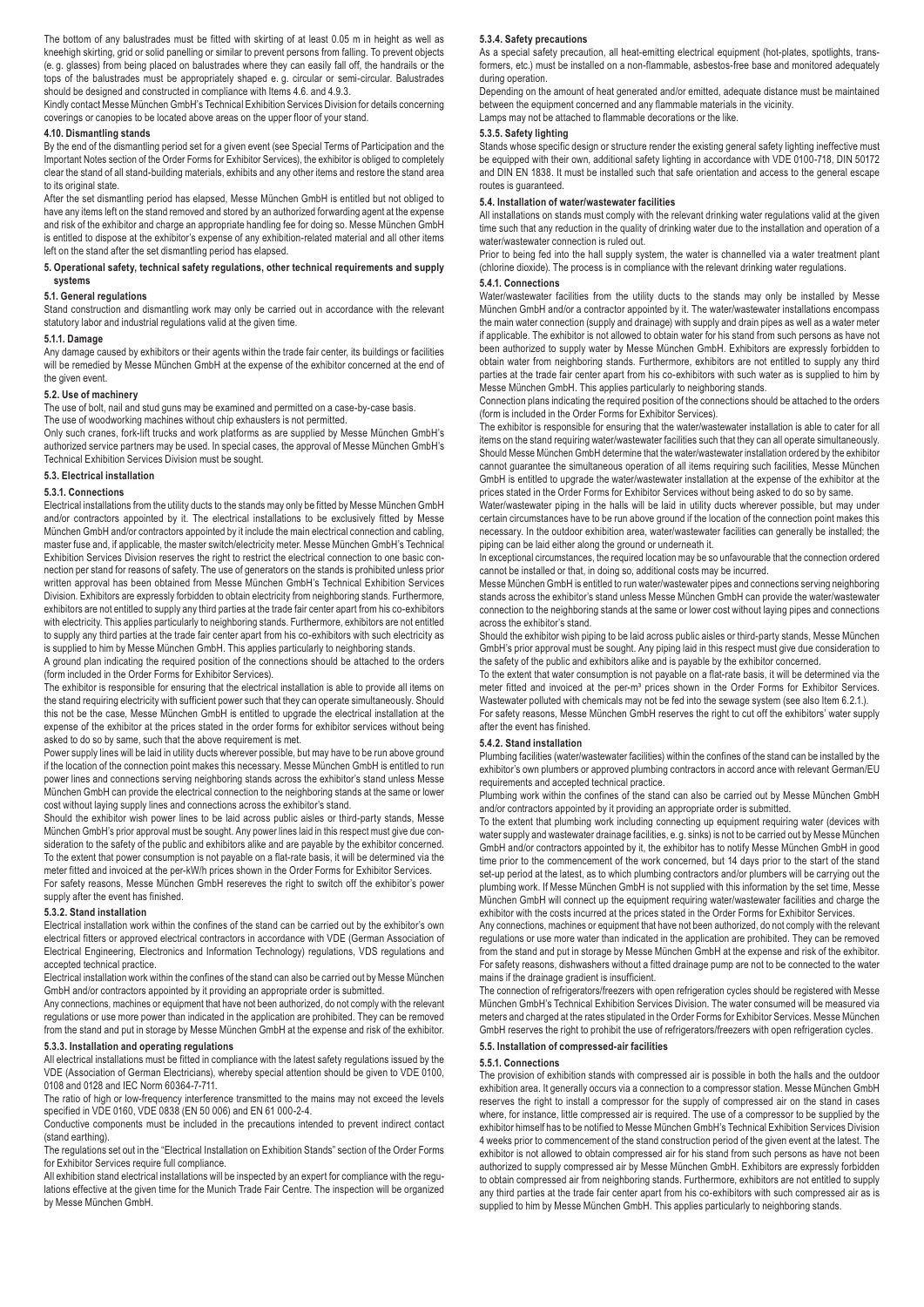Compressed-air facilities from Messe München GmbH's own mains to the individual stands may only be installed by Messe München GmbH and/or a contractor appointed by it. The compressed-air installations encompass the main compressed-air connection together with associated compressedair supply lines.

The exhibitor is responsible for ensuring that the compressed-air installation is able to provide all items on the stand requiring compressed air with sufficient compressed air such that they can all operate simultaneously. Should Messe München GmbH determine that the compressed-air installation ordered by the exhibitor cannot guarantee the simultaneous operation of all items requiring compressed air, Messe München GmbH is entitled to upgrade the compressed-air installation at the expense of the exhibitor at the prices stated in the Order Forms for Exhibitor Services without being asked to do so by same.

Compressed-air supply lines will be laid in utility ducts wherever possible, but may under certain circumstances have to be run above ground if the location of the connection point makes this necessary.

Messe München GmbH is entitled to run compressed-air supply lines and connections serving neighboring stands across the exhibitor's stand unless Messe München GmbH can provide the compressedair connection to the neighboring stands at the same or lower cost without laying supply lines and connections across the exhibitor's stand.

Should the exhibitor wish compressed-air supply lines to be laid across public aisles or third-party stands, Messe München GmbH's prior approval must be sought. Any compressed-air supply lines laid in this respect must give due consideration to the safety of the public and exhibitors alike and are payable by the exhibitor concerned.

A ground plan indicating the required position of the connections should be attached to the orders (forms in Order Forms for Exhibitor Services).

For safety reasons, Messe München GmbH reserves the right to cut off the exhibitors' compressed-air supply after the event has finished.

#### **5.5.2. Stand installation**

Compressed-air installation work within the confines of the stand can be carried out by the exhibitor's own fitters or approved contractors in accordance with German/EU requirements and accepted technical practice.

Compressed-air installation work within the confines of the stand can also be carried out by Messe München GmbH and/or contractors appointed by it providing an appropriate order is submitted.

To the extent that compressed-air installation work including connecting up equipment requiring compressed air (appliances with gas connections) is not to be carried out by Messe München GmbH and/ or contractors appointed by it, the exhibitor has to notify Messe München GmbH in good time prior to the commencement of the work concerned, but 14 days prior to the commencement of the stand set-up period at the latest, as to which contractors and/or fitters will be carrying out the compressed-air installation work. If Messe München GmbH is not supplied with this information by the set time, Messe München GmbH will connect up the equipment requiring compressed air and charge the exhibitor with the costs incurred based on the rates applying to the given event.

Any connections, machines or equipment that have not been authorized, do not comply with the relevant regulations or use more compressed air than indicated in the application are prohibited. They can be removed from the stand and put in storage by Messe München GmbH at the expense and risk of the exhibitor.

## **5.5a Gas installation**

### **5.5a.1. Connections**

Gas supply facilities from the utility ducts to the stands may only be installed by Messe München GmbH and/or a contractor appointed by it. The gas installations encompass the main gas connection with supply lines and stopcock as well as a gas meter if applicable. The exhibitor is not allowed to obtain gas for his stand from such persons as have not been authorized to supply gas by Messe München GmbH. Exhibitors are expressly forbidden to obtain gas from neighboring stands. Furthermore, exhibitors are not entitled to supply any third parties at the trade fair center apart from his co-exhibitors with such gas as is supplied to him by Messe München GmbH. This applies particularly to neighboring stands.

Connection plans indicating the required position of the connections should be attached to the orders (form is included in the Order Forms for Exhibitor Services or available from Messe München GmbH's Technical Exhibition Services Division).

The exhibitor is responsible for ensuring that the gas installation is able to provide all items on the stand requiring gas with sufficient gas such that they can all operate simultaneously. Should Messe München GmbH determine that the gas installation ordered by the exhibitor cannot guarantee the simultaneous operation of all items requiring such facilities, Messe München GmbH is entitled to upgrade the gas installation at the expense of the exhibitor at the prices stated in the Order Forms for Exhibitor Services without being asked to do so by same.

Gas supply lines in the halls will be laid in utility ducts wherever possible, but may under certain circumstances have to be run above ground if the location of the connection point makes this necessary. In exceptional circumstances, the required location may be so unfavourable that the connection ordered cannot be installed or that, in doing so, additional costs may be incurred.

Messe München GmbH is entitled to run gas supply lines and connections serving neighboring stands across the exhibitor's stand unless Messe München GmbH can provide the gas connection to the neighboring stands at the same or lower cost without laying supply lines and connections across the exhibitor's stand.

Should the exhibitor wish supply lines to be laid across public aisles or third-party stands, Messe München GmbH's prior approval must be sought. Any gas supply lines laid in this respect must give due consideration to the safety of the public and exhibitors alike and are payable by the exhibitor concerned.

To the extent that gas consumption is not payable on a flat-rate basis, it will be determined via the meter fitted and invoiced at the per-m<sup>3</sup> prices shown in the order forms for technical exhibition services. The use of gas for lighting and/or heating purposes (e. g. radiation heaters) as a stand design element is prohibited. As a rule, exhibits are exempted from this requirement. All burners must be equipped with low-setting controls or automatic ignition devices.

The exhibitor assumes sole responsibility for compliance with the relevant safety regulations, above all those stipulated by DVWG, TÜV (Technical Inspectorate), Munich Municipal Fire Department and Munich Municipal Works Department.

For safety reasons, Messe München GmbH reserves the right to cut off the exhibitors' gas supply after the event has finished.

### **5.5a.2. Stand installation**

Gas installation work within the confines of the stand can be carried out by the exhibitor's own fitters or approved contractors in accordance with German/EU requirements and accepted technical practice. Gas installation work within the confines of the stand can also be carried out by Messe München GmbH and/or contractors appointed by it providing an appropriate order is submitted.

To the extent that gas installation work including connecting up equipment requiring gas (appliances with gas connections) is not to be carried out by Messe München GmbH and/or contractors appointed by it, the exhibitor has to notify Messe München GmbH in good time prior to the commencement of the work concerned, but 14 days prior to the commencement of the stand construction period at the latest, as to which contractors and/or fitters will be carrying out the gas installation work. If Messe München GmbH is not supplied with this information by the set time, Messe München GmbH will connect up the equipment requiring gas and charge the exhibitor with the costs incurred at the prices stated in the Order Forms for Exhibitor Services.

Any connections, machines or equipment that have not been authorized, do not comply with the relevant regulations or use more gas than indicated in the application are prohibited. They can be removed from the stand and put in storage by Messe München GmbH at the expense and risk of the exhibitor.

## **5.5b Information and communications services**

All fixed-line connections for information and communications services are provided exclusively by Messe München GmbH.

Connection plans indicating the required position of the connections should be attached to the orders (form is included in the Order Forms for Exhibitor Services).

### **5.6. Machinery, pressure containers and exhaust systems**

#### **5.6.1. Machine noise**

The operation of any noise-emitting machinery and/or devices requires Messe München GmbH's prior written approval. It may not disturb any other event participants, cause crowding that blocks the aisles nor drown out the public address system in the halls. Noise-emitting machinery and/or devices may only be operated for short periods of time and only as long and often as the given demonstration requires. The noise level at the stand perimeter may not exceed 70 dB(A).

Despite having given its prior approval, Messe München GmbH is entitled to restrict or prohibit such performances as cause noise, visual disturbance or, for other reasons, constitute a significant disturbance to the event or its participants.

If a fair, exhibition or other event is not organized by Messe München GmbH but by another organizer, the organizer concerned is entitled to exercise Messe München GmbH's rights described above.

#### **5.6.2. Product Safety**

The exhibitor is principally obliged to display only those products that meet European marketing requirements (e. g. specific EU directives such as the Machinery Directive, Toy Directive, Low-voltage Directive, Medical Products Directive, PSA Directive, etc.) and the national legislation based on them (e. g. the German Product Safety Act—ProdSG). Contrary to this, such products may also be displayed at fairs and exhibitions as do not yet comply with the fundamental safety requirements. In such cases, however, a sign must be attached to the product indicating that it may only be marketed in the EU and the European Economic Area (EEA) upon compliance with all relevant legal requirements, or that the product is only intended for export to non-EU states and non-EEA states.

The exhibitor authorizes Messe München GmbH with the approval of the relevant authorities to publicly declare on its behalf that the conformity evaluation procedures have not yet been concluded in connection with such exhibits as do not have the prescribed CE coding, and that these exhibits do not yet comply with the formal and safety provisions of the relevant regulations and may not be sold or purchased in the countries of the EU and EEA until such time as they comply with these regulations. Products may (and must) be provided with CE coding only when they are subject to specific EU directives prescribing such CE coding. For such products, a conformity assessment must be conducted, technical documents verifying conformity prepared, an EU conformity declaration issued and the CE coding attached. Operating instructions, safety information, etc. in the user's national language are to be provided or attached.

Any precautions necessary for the protection of persons must be taken by stand personnel in connection with demonstration activities.

The stand personnel is also responsible for ensuring that no machines are activated without authorization.

#### **5.6.2.1. Safety devices**

Machinery and equipment components may only be operated if all relevant safety devices are in place. The standard safety devices can be replaced by a secure covering made of organic glass or another suitable, transparent material.

Where equipment is not operated, the safety devices can be removed to give visitors a clearer view of the design and construction of the otherwise covered components.

The safety devices must then be clearly displayed next to the machine.

#### **5.6.2.2. Test procedures**

The exhibited technical equipment will be inspected for its accident prevention and safety characteristics by the relevant supervisory authority—the Factory Inspectorate—together where necessary with the relevant technical committees of the Employers' Liability Insurance Association and for its compliance with the relevant safety requirements. Exhibitors are advised to have their EU Conformity Declaration available on the stand for CE coding verification purposes. If in doubt, exhibitors should contact the relevant authorities in good time prior to commencement of the event.

#### **5.6.2.3. Operating ban**

Furthermore, Messe München GmbH is entitled to prohibit the operation of machinery, equipment and other devices at any time Messe München GmbH deems it to constitute a risk for persons and/ or property.

#### **5.6.3. Pressure containers**

#### **5.6.3.1. Acceptance certificates**

Pressure containers may only be operated on the stand if the tests/acceptance inspections required by the Operating Safety Directive (BetrSichV) have been carried out on them. Any proof of testing (certificates and/or recordings) issued as a result should be kept on the stand near the pressure container concerned and presented at the request of the relevant supervisory authorities.

#### **5.6.3.2. Testing**

Certificates issued on the basis of the structural and water pressure test or comparable test for pressure containers of any type are not considered sufficient proof. If applied for in good time, 4 weeks prior to the commencement of the event at the latest, pressure containers subject to testing can be put through the acceptance test by the Technical Inspectorate up to one day prior to the commencement of the event providing the structural and water pressure test certificate is presented and a qualified fitter is present on the exhibition stand.

#### **5.6.3.3. Rental equipment**

If hired equipment is used on the stand, the above regulations apply accordingly. Above all, any proof of testing issued (see Item 5.6.3.1.) should be kept on the stand near the pressure container concerned and presented at the request of the relevant supervisory authorities.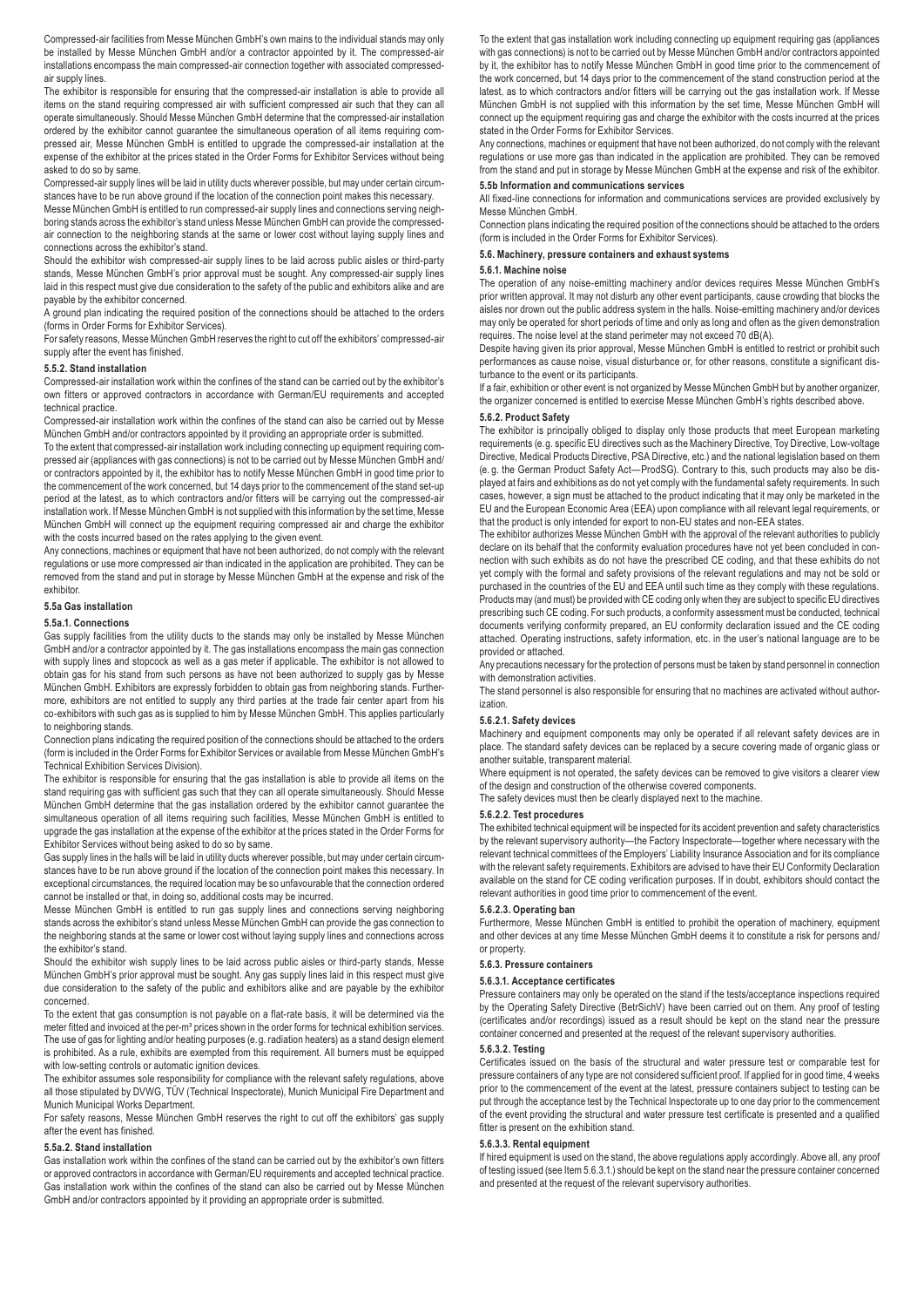#### **5.6.3.4. Verification**

The requisite acceptance certificates should be available on the stand for Factory Inspectorate verification purposes.

#### **5.6.4. Exhaust gases and vapors**

Vapors and gases which are emitted by exhibits and equipment and are flammable, toxic or merely unpleasant for event participants may not be released in the halls, but must be fed out into the open air via appropriate piping in accordance with the provisions of the German Emissions Control Act.

### **5.6.5. Exhaust systems**

Such vapors and gases as are flammable, toxic or merely unpleasant for event participants must be fed off via appropriate exhaust piping. The ducting may only be installed by Messe München GmbH or a contractor appointed by it. A ground plan indicating the required position of the ducting should be attached to the orders (form is included in the Order Forms for Exhibitor Services or available from Messe München GmbH's Technical Exhibition Serv ices Division).

#### **5.7. Use of compressed gases, liquid gases and flammable liquids**

As a general rule, the use of compressed gases, liquid gases and flammable liquids is prohibited. An exception to this ruling, which must be applied for via the "Application for Preventive Fire Protection Measures" form, can be granted by the Munich Municipal Fire Department. The requirement for approval being granted exceptionally is that the usage of compressed gases, liquid gases and flammable liquids applied for is necessary for the operation or demonstration of exhibits. Exhibitors have no entitlement to approval being granted exceptionally.

Empty containers that have been used for storing compressed gases, liquid gases or flammable liquids may not be kept or stored on the stand or in the hall. Only empty cylinders are allowed for devices and equipment that are not operated for demonstration purposes and must be clearly labelled as such. Under no circumstances may full cylinders be stored in the halls.

#### **5.7.1. Compressed gas**

Compressed-gas cylinders must be protected against impact, falling over, unauthorized access and heat in accordance with the relevant accident prevention regulations. Compressed-gas cylinders should be stored in an upright position.

### **5.7.2. Liquid gas**

Only under the condition that no electric or natural gas systems may be operated for the demonstration of exhibits may liquid gas systems be exceptionally approved given compliance with the following provisions:

- The location of the installation must be coordinated with Munich Municipal Fire Department.
- The maximum quantity of liquid gas that is permitted to be kept on the stand is 11 kg.
- The liquid gas cylinder in use at the time is to be protected against unauthorized access and heat in a fully enclosed, appropriately marked (yellow label with a black "G") sheet metal cabinet with base ventilation.
- Compliance with specification and non-leakage requirements is to be verified by an expert and certified in accordance with the German accident prevention regulation BGV D 34.
- The pipes and cables of the liquid gas system are to be laid such that they are pullrelieved and protected against mechanical stress.
- Usage for heating and cooking purposes is prohibited.
- An officially approved fire extinguisher (PG 6 as per DIN 14406 or DIN EN 3) is to be kept on the exhibition stand.
- Each item of gas-driven equipment must be fitted with a stopcock that is easily accessible at all times. The storage of liquid gas cylinders in the exhibition halls is prohibited.

• The German accident prevention regulations BGV D 34, TRGS 510 and TRGS 800 must be observed. **5.7.3. Flammable liquids**

Approval for the use of flammable liquids can only be granted in connection with the operation or demonstration of exhibits. See the "Application for Preventive Fire Protection Measures" form in the Order Forms for Exhibitor Services for further information.

Equipment operated or demonstrated with flammable liquids must be provided with non-flammable spill basins at all filling points as well as at all locations from which liquids can escape. As filling equipment with liquids is a particularly dangerous operation, maximum care and caution is required. Equipment that has reached operating temperature may not be filled with flammable liquids.

Flammable liquids that have leaked out must be removed immediately from the basins and disposed of safely due to the potential risk of fire or explosion. Smoking is strictly prohibited at the place of use. Appropriate signs must be provided. Only authorized persons may be allowed access. An officially approved fire extinguisher in accordance with DIN 14406 or DIN EN 3 is to be kept on the exhibition stand.

#### **5.8. Hazardous substances**

The use of materials or products containing dangerous substances is prohibited. We refer herewith to the law for the protection against dangerous substances (Chemicals Act) in conjunction with the Chemicals Prohibition Directive (Chem.VerbotsV) and the Dangerous Substances Directive (GefStoffV).

### **5.9. Assembly rooms/Show areas**

Presentations and acoustic advertising require Messe München GmbH's prior approval and must occur in such a way as not to disturb any neighboring exhibitors. The noise level at the stand perimeter may not exceed 70 dB(A). Despite having given its prior approval, Messe München GmbH is entitled to restrict or prohibit such presentations as cause noise, visual disturbance or, for other reasons constitute a significant risk or disturbance to the event or its participants. The regulations stipulated by the relevant authorities must be observed.

Naked flames, open fires and actions constituting a fire risk are prohibited. Any exceptions to this ruling require the approval of Munich Municipal Fire Department. Electric switching systems may not be accessible to visitors.

To the extent that 200 or more seats need to be arranged, the total number of seats and the escape/ rescue routes must be shown in a separate plan (seating plan scale 1:200) to be submitted to Messe München GmbH in triplicate, whereby the width of the escape/rescue routes is to be based on the maximum number of persons the room can accommodate and sized accordingly. A copy of the plan approved for the given usage should be displayed in a clearly visible location near the main entrance to the assembly room concerned. Partitioned assembly rooms must offer users an unobstructed line of sight in the direction of escape towards the nearest emergency escape/rescue route. Assembly rooms that can be accessed or exited via another partitioned room only ("trapped" assembly rooms) are prohibited. All measures that compromise a clear line of sight in the direction of escape of the nearest emergency escape/rescue route or its accessibility are prohibited. Messe München GmbH reserves the right to impose any safety- or fire protection-related demands that may become additionally necessary until such time as stands undergo official acceptance (see Item 4.4.4.).

Messe München GmbH reserves the right to impose additional conditions should the need arise. Particular attention is drawn to the Assembly Place Directive (VStättV) applying at the given time (with particular regard to the operating requirements in part 4 with paras. 31 through 43, as well as para 10 sect. 1, para. 14 sect. 3 and para. 19 sect. 6).

The width of the escape/rescue routes in assembly rooms is to be based on the maximum number of persons the room can accommodate and sized accordingly. The width clearance of each section of any given emergency rescue route must amount to at least 1.20 m per 200 persons. Graduated increases are only allowed in steps of 0.60 m. The required width of the given rescue routes must be verifiably calculated through to the circulation areas.

Exits in darkened rooms must be lit adequately (signs according to DIN 4844 or BGV A 8). Curtains in the vicinity of the exits must open easily to the minimum exit width prescribed, end 10 cm above the floor and be extremely flame retardant. They are to be provided with a colored marking along the vertical edges used for opening and closing. They may not be sealed (tied together or similar) during operating hours. Applications should be submitted via the "Application for Preventive Fire Protection Measures" form in the Order Forms for Exhibitor Services.

Assembly rooms must have at least two exits leading directly to the hall aisles. These exits should be located as far apart from each other as possible.

Seats arranged in rows must be fixed so they cannot be moved; any chairs arranged temporarily are to be firmly interconnected into rows. Seats must be at least 0.50 m wide. A width clearance of at least 0.40 m must be provided between the rows of seats. Seats arranged in blocks may comprise no more than 30 rows. Aisles with a minimum width of 1.20 m must be provided behind and between the blocks. No more than ten seats may be arranged at the side of an aisle. The seating plan must show places for both sitting and standing. The path from a seat at a table to the nearest aisle may not exceed .<br>10 m. The distance between the tables should not be less than 1.50 m. The places for wheelchair users are to be marked separately.

Doors located on escape and rescue routes in assembly rooms must open out in the direction of escape and may have no thresholds. During the time in which persons stay in assembly rooms, the doors of the respective escape and rescue routes must be able to be opened from inside easily and to their full width at all times. In the case of show areas as defined in the Assembly Place Directive (VStättV) valid at the given time, a person responsible for event systems or an event system specialist (pursuant to paragraphs 39 and 40 in the Assembly Place Directive) is to be notified by name to Messe München GmbH's Technical Exhibition Services Division.

#### **5.10. Radiation protection**

#### **5.10.1. Radioactive materials**

The use of radioactive materials is only possible with a special permit and Messe München GmbH's approval. The permit must be applied for via the appropriate authorities in accordance with the Radiation Protection Directive and submitted to Messe München GmbH at least 6 weeks prior to commencement of the given event. Insofar as a permit has been issued, the exhibitor must prove that the intended use of radioactive materials at the trade fair center is covered by the permit concerned.

See the Application for Preventive Fire Protection Measures form in the Order Forms for Exhibitor Services for further information.

#### **5.10.2. X-ray equipment and spurious radiation equipment**

The operation of X-ray and spurious radiation equipment requires a special permit and Messe München GmbH's approval. The Directive on the Prevention of Damage by X-rays (RöV) must be observed. The operation of X-ray and spurious radiation equipment is subject to mandatory approval or notification pursuant to Sections 3, 4, 5 and 8 of the RöV. The relevant authority for Munich as the exhibition venue is the Munich State Factory Inspectorate to which the applications for approval or notification must be submitted. Notification must be submitted via the "Registration of Laser and X-Ray Equipment" form in the Order Forms for Exhibitor Services.

#### **5.10.3. Laser equipment**

The operation of laser equipment requires a special permit and Messe München GmbH's approval. Notification of the operation of laser equipment is to be submitted to the relevant authority in accordance with BGV B 2 via the "Registration of Laser and X-Ray Equipment" form in the Order Forms for Exhibitor **Services** 

The operation of laser equipment will be checked by an independent inspector. The laser equipment may only be used if the conditions stipulated by the independent inspector are complied with.

#### **5.10.4. High-frequency equipment, radio systems, electromagnetic fields**

The operation of high-frequency equipment, radio systems and electromagnetic fields requires a special permit and Messe München GmbH's approval.

The operation of high-frequency equipment and radio systems is only permitted if it complies with the provisions of the Telecommunication Installations Act and the Electromagnetic Compatibility of Equipment Act (EMVG).

The use of paging systems, microport equipment, two-way radio intercom equipment and telecontrol equipment is subject to approval by the Telecommunications and Post Regulatory Authority. A copy of the approval documents issued by the Regulatory Authority is to be submitted to Messe München GmbH in good time prior to the commencement of the given event.

Moreover, the operation of high-frequency equipment and radio systems is only permitted if a sufficiently large frequency gap is verifiably left between the frequencies/applications they use and those already in use at the trade fair center. This verification must be submitted to Messe München GmbH. Details regarding the frequencies/applications in use at the trade fair center are available from Messe München GmbH's Technical Exhibition Services Division.

#### **5.11. Cranes, fork-lift trucks, exhibition goods, packaging, goods consignments**

The forwarding agents under contract to Messe München GmbH, hereinafter termed "official forwarding agents," exercise sole forwarding agent rights at the trade fair center e. g. transportation of exhibits, stand structures, etc. to the stands incl. provision of any auxiliary and work equipment (fork-lift trucks, cranes, work platforms, etc.) required as well as customs clearance for temporary or permanent importation pur poses. Only official forwarding agents may be appointed to render the forwarding agent services mentioned at the trade fair center. In special cases approval must be obtained from Messe München GmbH's Technical Exhibition Services Division.

Messe München GmbH assumes no liability whatsoever for any risks arising from the activities of the official forwarding agents. No empty goods or packaging of any kind may be stored on the stands.

The exhibitor is not entitled to designate Messe München GmbH as the consignee for goods consignments (exhibition goods, stand-building materials, information material and the like) or any other consignments that are not meant for Messe München GmbH but for the exhibitor or a third party. Messe München GmbH is entitled but not obliged at the expense and risk of the given exhibitor and against reimbursement of all the costs incurred to accept and store such consignments or appoint an official forwarding agent to store them, above all in respect of exhibition goods and packaging. No claims can be asserted against Messe München GmbH to the effect that it accepted such consignments without checking their condition and completeness, did not check the cargo and forwarding-agent invoices issued or did not store or keep the given goods correctly.